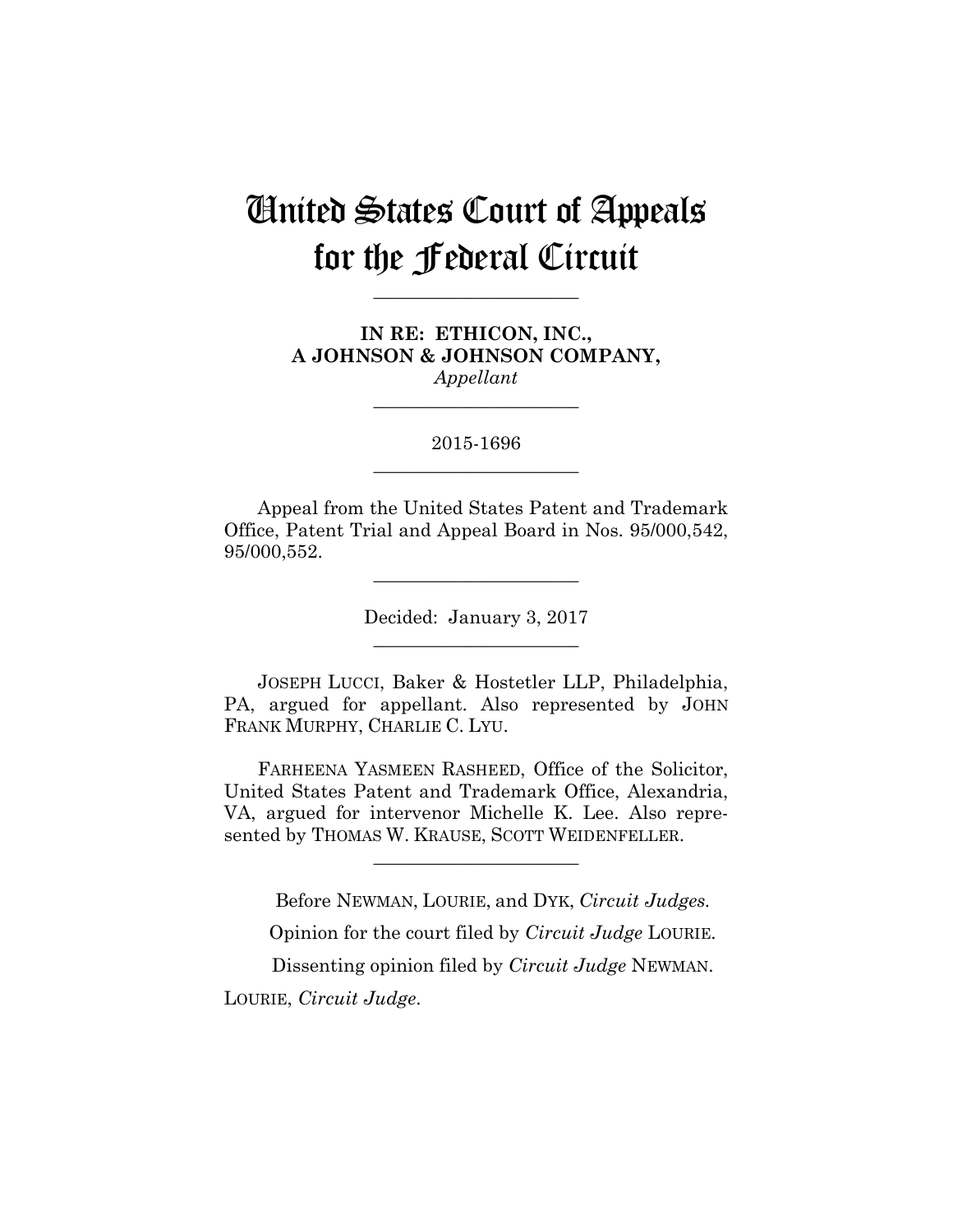Ethicon, Inc. ("Ethicon") appeals from the U.S. Patent and Trademark Office ("PTO") Patent Trial and Appeal Board's ("the Board's") decision in a merged *inter partes* reexamination affirming the examiner's obviousness rejection of claims 1–17 and 19–23 of U.S. Patent 7,591,844 ("the '844 patent"). *See Boston Sci. SCIMED v. Cordis Corp.*, No. 2014-008135, 2015 WL 883933 (P.T.A.B. Feb. 27, 2015) ("*Decision*"). Because the Board did not err in its obviousness conclusion, we affirm.

### **BACKGROUND**

Ethicon owns<sup>1</sup> the  $344$  patent, which relates to intraluminal medical devices for the local delivery of drugs, *e.g.*, drug-eluting stents, and methods for maintaining drugs on those devices. '844 patent col. 1 ll. 21–31, col. 5 ll. 50–57. Angioplasty can be used to alleviate blockages of blood vessels. *Id.* col. 1 ll. 33–46. However, expansion of the balloon catheter during angioplasty can result in injury to the smooth muscle cells within the vessel wall, which can lead to restenosis, the gradual re-closure of the vessel. *Id.* col. 1 l. 46–col. 2 l. 45. The '844 patent teaches that stent coatings themselves, and stent coatings delivering drugs locally, may be capable of reducing restenosis. *Id.* col. 4 ll. 43–54. The '844 patent teaches that previously "[s]tents with coatings made from polyvinylidenefluoride [VDF] homopolymers and containing pharmaceutical/therapeutic agents or drugs for release have been suggested." *Id.* col. 5 ll. 4–6.

Claim 1 is representative of the challenged claims and reads as follows:

1

During the pendency of this appeal, Cordis Corporation assigned the '844 patent to Ethicon. For simplicity, we refer to the owner of the '844 patent throughout as Ethicon.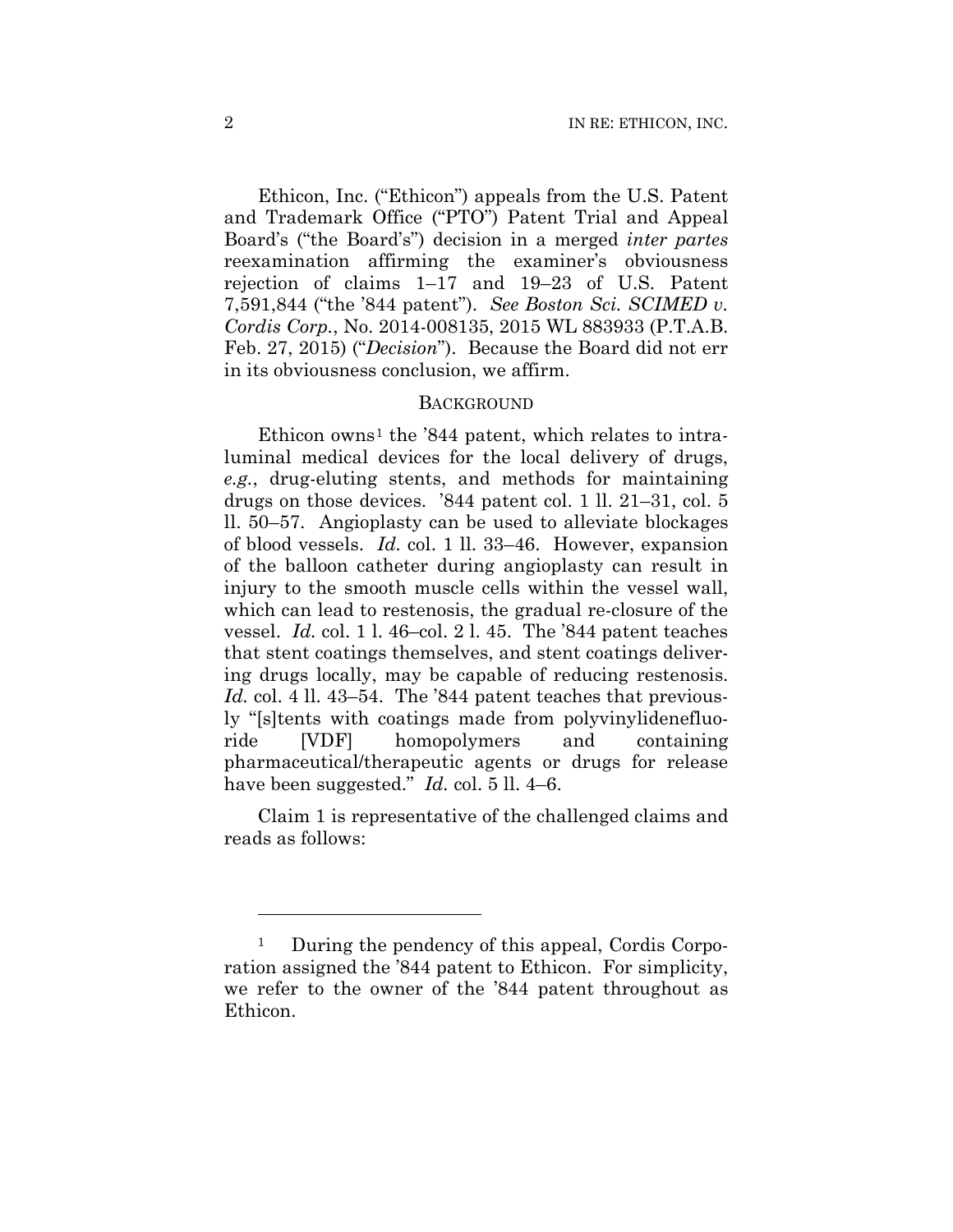1. A device for intraluminal implantation in a vessel comprising a balloon-expandable stent and a pharmaceutical agent-containing coating, said coating comprising a biocompatible polyfluoro copolymer that comprises about eighty-five weight percent vinylidinefluoride [VDF] copolymerized with about fifteen weight percent hexafluoropropylene [HFP] and at least one pharmaceutical agent intermixed with said copolymer, wherein said coating has not been subjected to a maximum temperature greater than 60° C. [sic] during the coating process or afterward, thereby providing an adherent coating that remains adhered to the device upon expansion of the balloon-expandable stent.

### '844 patent col. 37 l. 59−col. 38 l. 3.

Ethicon sued Boston Scientific SCIMED ("Boston Scientific") and Abbott Laboratories ("Abbott" and, collectively with Boston Scientific, "Requesters") in the United States District Court for the District of New Jersey on allegations of, *inter alia*, infringement of the '844 patent. Subsequently, in 2010, the Requesters each filed separate requests for *inter partes* reexamination of the '844 patent. The PTO merged and granted the requests for *inter partes* reexamination.

During the reexamination, Ethicon cancelled claims 18 and 24 by amendment. The examiner rejected remaining claims 1–17 and 19–23 as obvious over, *inter alia*, U.S. Patent 5,824,048 ("Tuch"), U.S. Patent 4,816,339 ("Tu"), and U.S. Patent 3,178,399 ("Lo"), and relied on a translation of Fr. Patent 2,785,812 ("Le Morel") to reject certain dependent claims. The examiner found that the evidence submitted by Ethicon regarding objective indicia of nonobviousness was insufficient to outweigh the conclusion of obviousness. Ethicon appealed to the Board,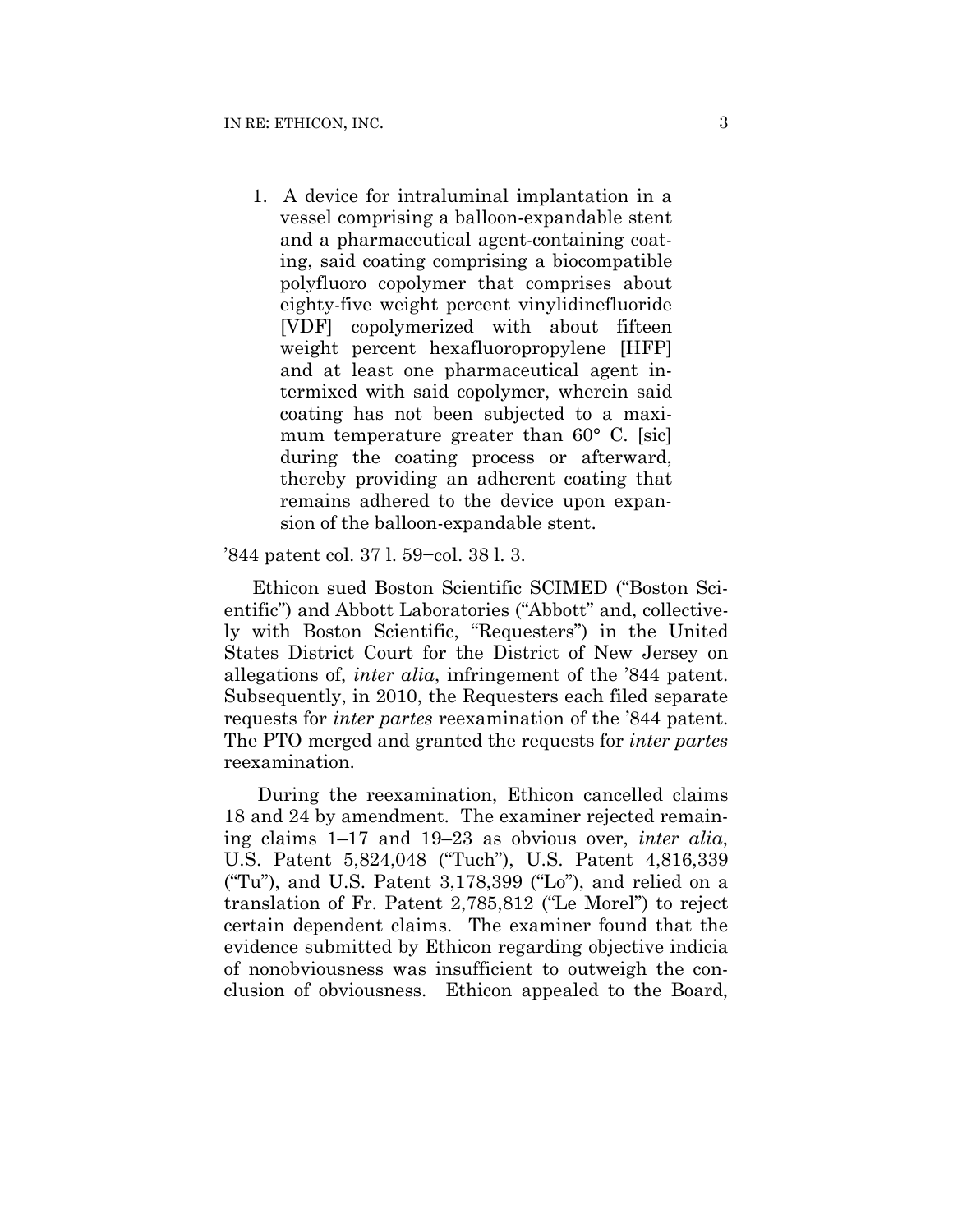arguing that the examiner erred in combining the prior art references and by discounting the objective indicia.

Tuch discloses intravascular stents, including balloonexpandable stents, with a coating on the tissue-contacting surface that includes a polymer and a drug. Tuch col. 2 ll. 35–42, col. 4 ll. 10–13. Tu discloses implantable medical devices such as vascular grafts and heart valve leaflets made from a multi-layered polytetrafluoroethylene/elastomer material. Tu col. 1 ll. 21–32. Tu lists VDF:HFP copolymer first in its list of potential elastomers, *id.* col. 4 ll. 30–32, and states that the elastomer may contain drugs, *e.g.*, heparin, for release into the surrounding environment, *id.* col. 9 ll. 65–68. Lo discloses properties of VDF:HFP copolymer at various weight ratios, including 85:15. Lo Fig. 1, col. 9 ll. 15–36. Le Morel discloses stents with a VDF:HFP coating. J.A. 10748–49.

The Board affirmed the examiner's rejection of claims 1–17 and 19–23 as obvious. The Board began its analysis with Tuch and found that Tuch teaches that the polymer in the coating may be either biostable or bioabsorbable and lists VDF as an example of a suitable biostable polymer. *Decision*, at \*4. The Board also found that Tuch teaches that its list of polymers, which includes "vinyl halide polymers and copolymers," is not exhaustive and that Tuch's teachings would not have limited a skilled artisan to the explicitly listed polymers or dissuaded a skilled artisan from selecting a VDF copolymer. *Id.* at \*7.

The Board additionally found that Tuch discloses "a problem with coatings with low elasticity," *id.* at \*10, and that biocompatibility and elasticity are "useful" characteristics for the polymer in its stent coatings, *id.* at \*9. *See also id.* at \*4–5. The Board found that "[s]ince Tuch teaches a problem with cracking when materials having little elasticity are utilized in the polymer layer, one of ordinary skill in the art would have reasonably sought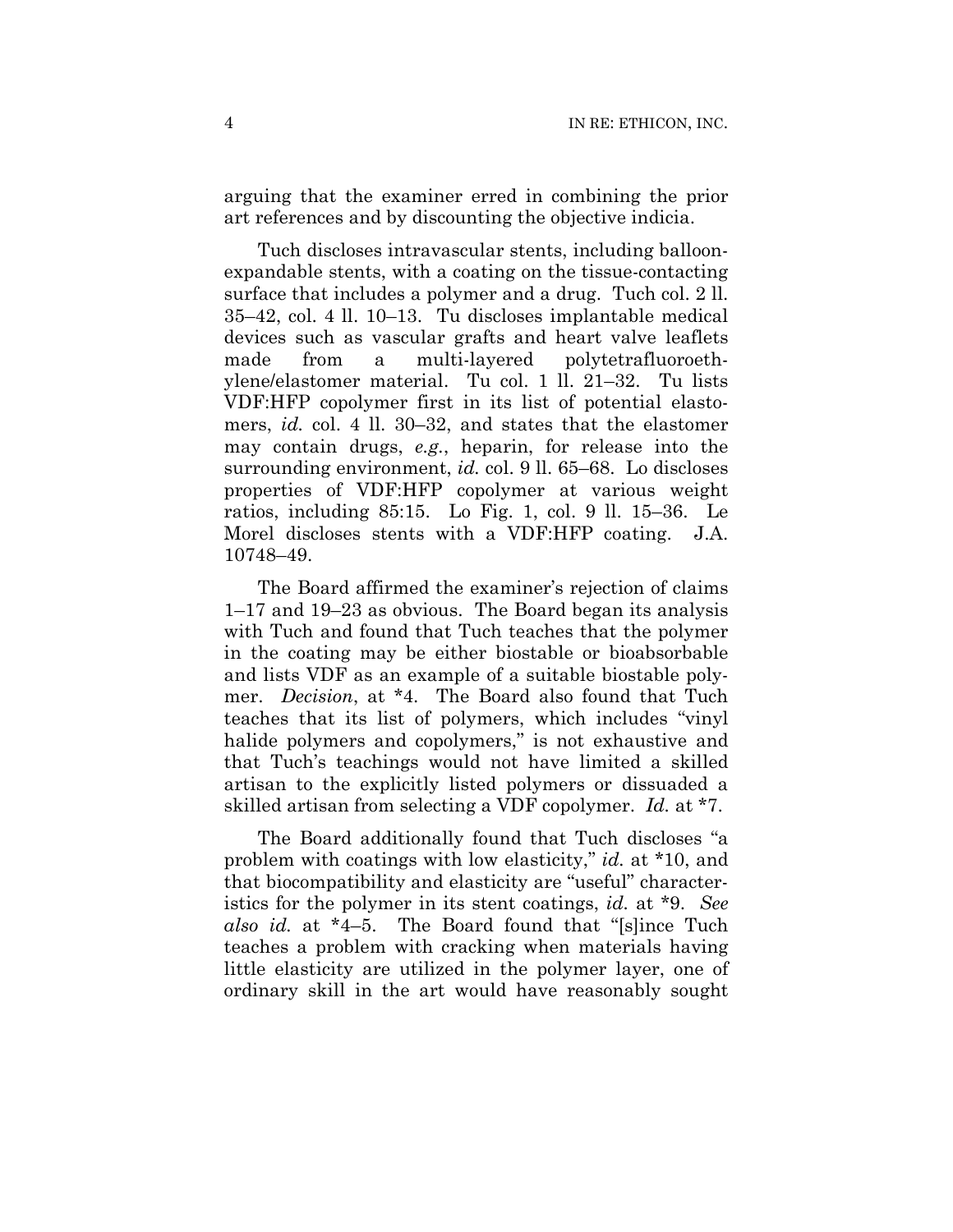materials with high elasticity to avoid the problem when the stent is expanded." *Id.* at \*9.

The Board then analyzed Tu and Lo in light of Tuch's teachings. Tu states that "[i]t is not desired to have the elastomer permeate the poly(tetrafluoroethylene)/elastomer layer and migrate into the lumen." Tu col. 8 ll. 40– 43. The Board found that this statement only relates to a particular embodiment and that Tu also teaches that the poly(tetrafluoroethylene)/elastomer layer can be used in medical devices such as heart valve leaflets where the VDF:HFP elastomer would be in contact with blood. *Decision*, at \*5, \*8. The Board additionally found that Tu teaches that VDF:HFP copolymer possesses the useful properties of biocompatibility and elasticity taught by Tuch and that it is also useful for coatings containing a therapeutic substance. *Id.* at \*5, \*9–10.

The Board similarly found that Lo teaches that 85:15 VDF:HFP "is advantageous with respect to flexibility, elasticity, extensibility, tensile strength, and reverse elongation." *Id.* at \*10. The Board found that a skilled artisan would have been motivated to use 85:15 VDF:HFP, possessing these advantageous properties, as the polymer in Tuch's stent because "Tuch teaches a problem with coatings with low elasticity." *Id.* The Board also found that "the skilled worker would have reasonably consulted Lo to determine the optimal concentrations for each component, even if Lo does not teach the use of VDF:HFP for medical implants." *Id.*

The Board also considered Ethicon's evidence regarding objective indicia of nonobviousness but found that none of it was entitled to substantial weight. Ethicon alleged copying by the Requesters and pointed to the alleged commercial success of, unexpected results obtained by, and industry praise for certain stents sold by the Requesters to support its argument that the claims would not have been obvious.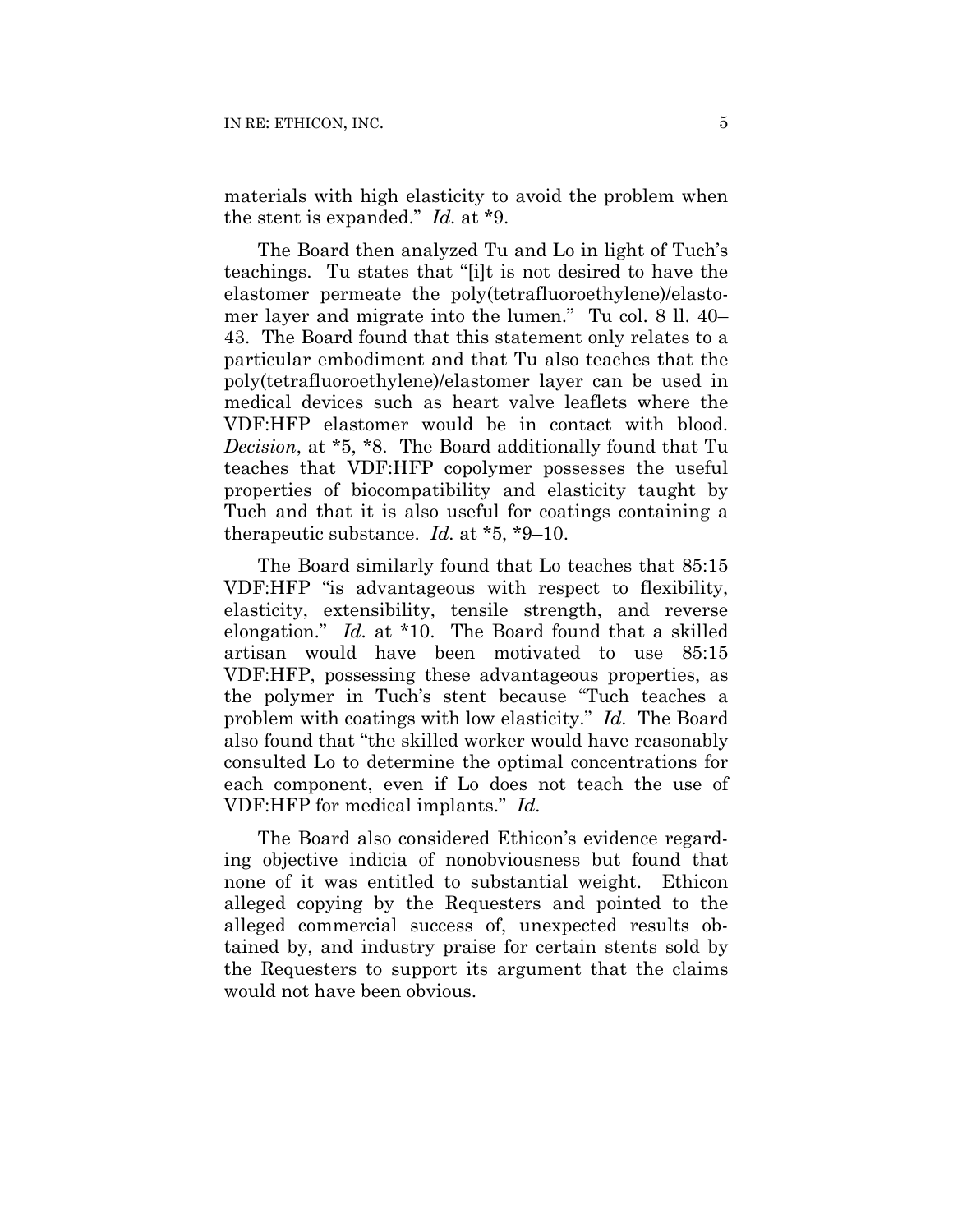The Board found that Ethicon did not submit factual evidence or analysis to support its copying allegations and thus gave them "little weight." *Decision*, at \*11. The Board similarly found that the evidence submitted did not establish that the alleged commercial success, industry praise, or unexpected results were due to the claimed 85:15 VDF:HFP coating rather than to an unclaimed feature such as the drug or stent design. *Id.* at \*11–14. Regarding unexpected results, the Board also found that Ethicon did not establish that the comparisons relied on were to the closest prior art or provide an expert opinion that the results pointed to would have been unexpected. *Id.* at \*13–14.

The Board also concluded that under *KSR International Co. v. Teleflex Inc.*, 550 U.S. 398 (2007), "even if Tuch did not disclose a problem with its polymers, one of ordinary skill in the art would have found it obvious to have employed the known polymers of Tu and Lo for their known and expected properties" and that "the reason to combine [the references] could be provided by the 'normal desire of scientists or artisans to improve upon what is already generally known.'" *Decision*, at \*6 (quoting *In re Peterson*, 315 F.3d 1325, 1330 (Fed. Cir. 2003)).

Ethicon timely appealed, and the Director of the PTO (the "Director") intervened pursuant to 35 U.S.C. § 143, filing a brief and participating in oral argument. We have jurisdiction pursuant to 28 U.S.C.  $\S$  1295(a)(4)(A).

#### **DISCUSSION**

Our review of a Board decision is limited. *In re Baxter Int'l, Inc.*, 678 F.3d 1357, 1361 (Fed. Cir. 2012). We review the Board's legal determinations *de novo*, *In re Elsner*, 381 F.3d 1125, 1127 (Fed. Cir. 2004), but we review the Board's factual findings underlying those determinations for substantial evidence, *In re Gartside*, 203 F.3d 1305, 1316 (Fed. Cir. 2000). A finding is supported by substantial evidence if a reasonable mind might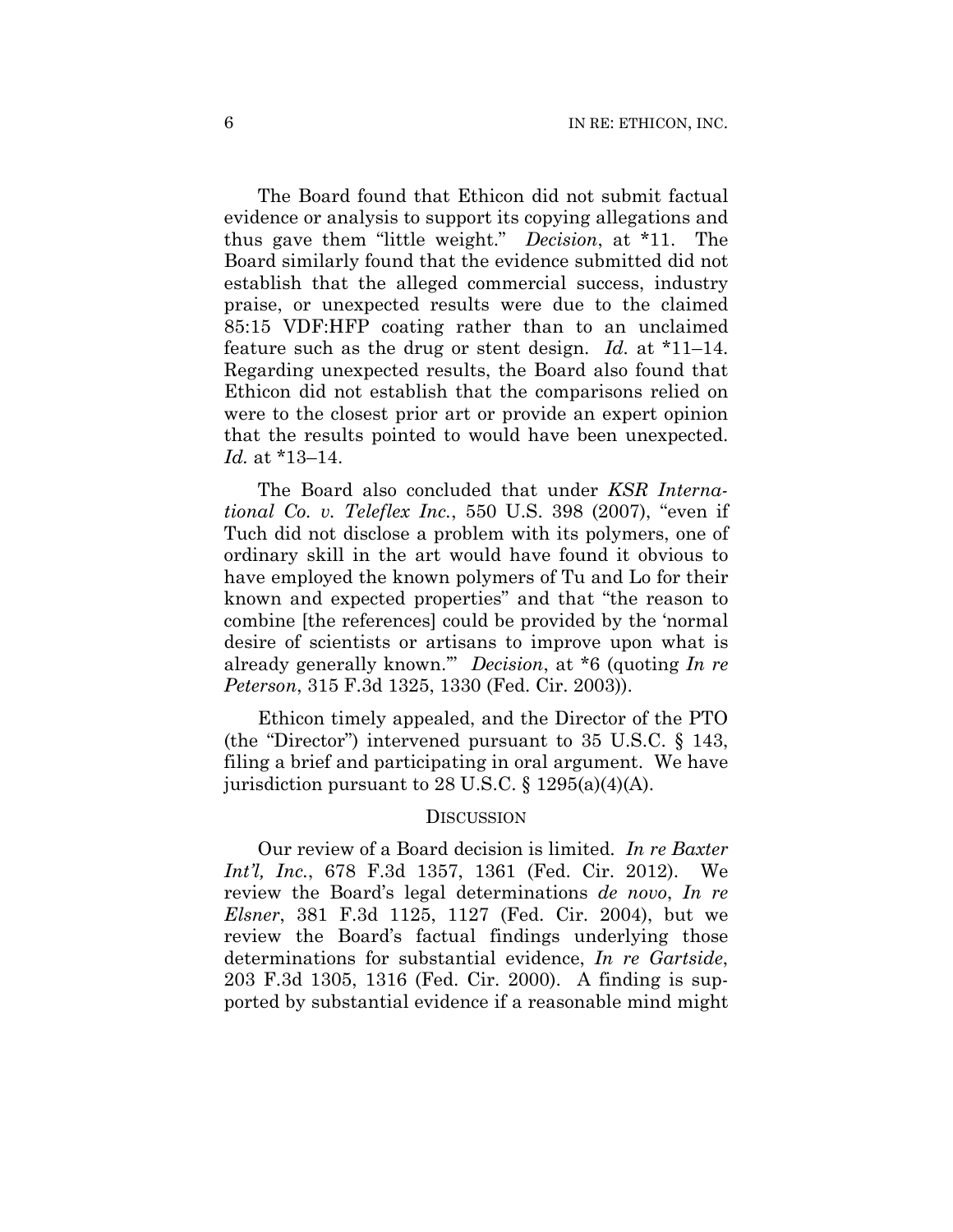accept the evidence to support the finding. *Consol. Edison Co. of New York v. NLRB*, 305 U.S. 197, 229 (1938).

Obviousness is a question of law, based on underlying factual findings, including what a reference teaches, whether a person of ordinary skill in the art would have been motivated to combine the references, and any relevant objective indicia of nonobviousness. *Apple Inc. v. Samsung Elecs. Co.*, 839 F.3d 1034, 1047–48, 1051 (Fed. Cir. 2016) (en banc).

The Supreme Court has cautioned that the obviousness inquiry must "guard against slipping into use of hindsight and . . . resist the temptation to read into the prior art the teachings of the invention in issue." *Graham v. John Deere Co. of Kan. City*, 383 U.S. 1, 36 (1966) (internal citations and quotations omitted). The Court has also instructed that "when a patent claims a structure already known in the prior art that is altered by the mere substitution of one element for another known in the field, the combination must do more than yield a predictable result." *KSR*, 550 U.S. at 416. Similarly, § 103 likely bars patentability unless "the improvement is more than the predictable use of prior art elements according to their established functions." *Id.* at 417.

Generally, a skilled artisan would only have been motivated to combine analogous art. Prior art is analogous where either (1) "the art is from the same field of endeavor, regardless of the problem addressed" or (2) even if the reference is not within the same field of endeavor, "the reference still is reasonably pertinent to the particular problem with which the inventor is involved." *In re Clay*, 966 F.2d 656, 658–59 (Fed. Cir. 1992) (citation omitted). Whether a reference is analogous art is a question of fact. *Id.* at 658.

Ethicon argues that the Board's obviousness rejection impermissibly relies on hindsight and fails to provide any reason why one of ordinary skill in the art would have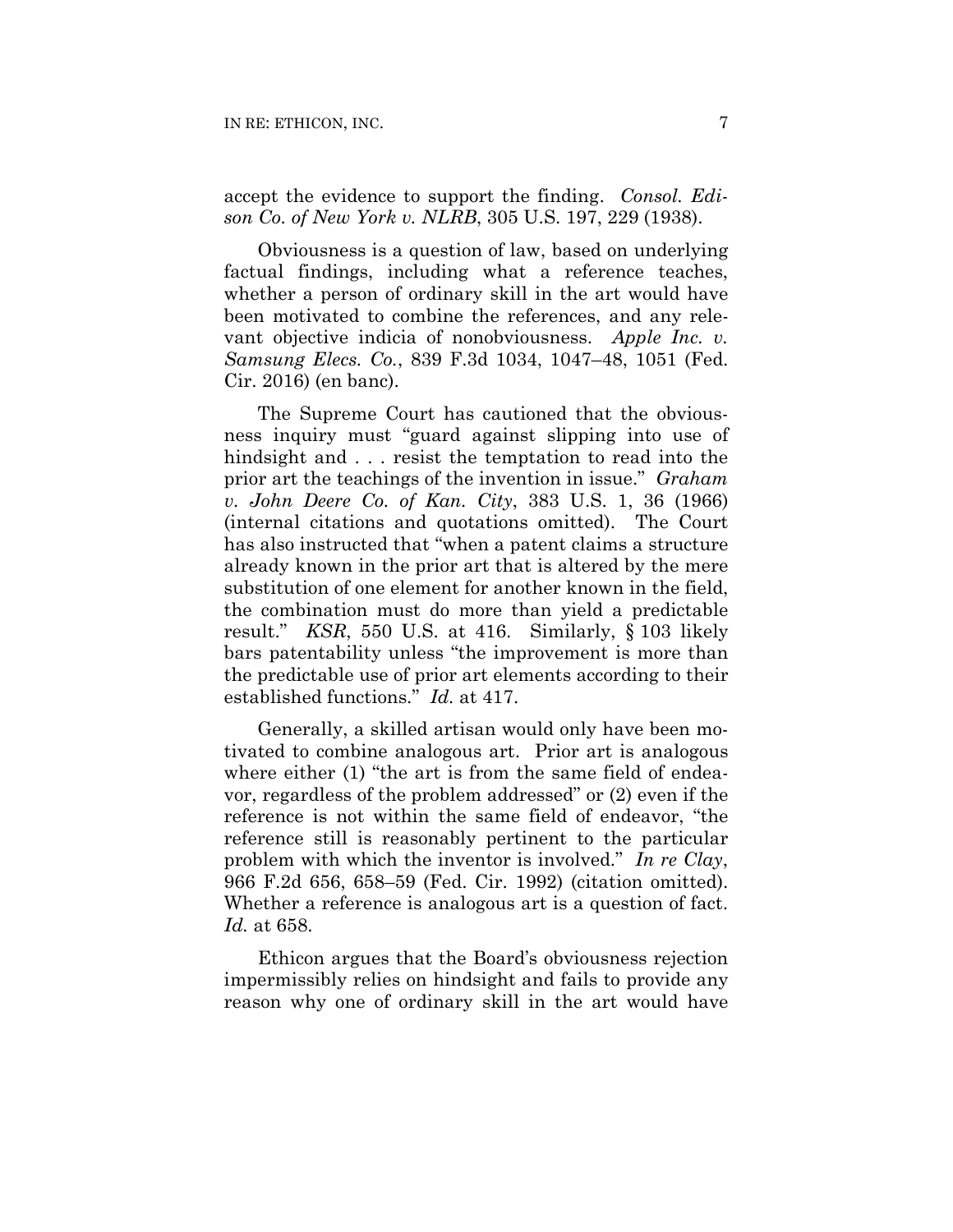combined the prior art references to create the claimed invention. Specifically, Ethicon argues that Tuch provides no motivation to select polymers other than those it describes and that neither Tuch nor Tu provide a motivation to select VDF or VDF:HFP as the polymer coating. Additionally, Ethicon faults the Board for not making certain fact findings relating to the motivation to combine references.

The Director responds that substantial evidence supports the Board's factual findings, and the Board's obviousness conclusion was proper under *KSR*. The Director contends that the claimed invention is merely the simple substitution of a coating (VDF:HFP) known to be useful in *in vivo* applications, including stents, in a weight ratio (85:15) known to provide a good balance between strength and elasticity, for the VDF coating disclosed in Tuch. The Director contends that Ethicon's arguments are contrary to the teachings of the references and not supported by applicable law.

We agree with the Director that substantial evidence supports the Board's factual findings. *KSR* directs that an explicit teaching, suggestion, or motivation in the references is not necessary to support a conclusion of obviousness. 550 U.S. at 415–16. The Supreme Court has instructed that "a court must ask whether the improvement is more than the predictable use of prior art elements according to their established functions," *id.* at 417, and apply "an expansive and flexible approach" to obviousness, *id.* at 415.

Here, the Board made sufficient factual findings under the circumstances to support its obviousness conclusion and those findings are supported by substantial evidence. Tuch teaches that the polymer must be "biocompatible." Tuch col. 5 ll. 14–16. Tuch explains that coating overlayers "made with materials which have little elasticity . . . can sustain significant cracking during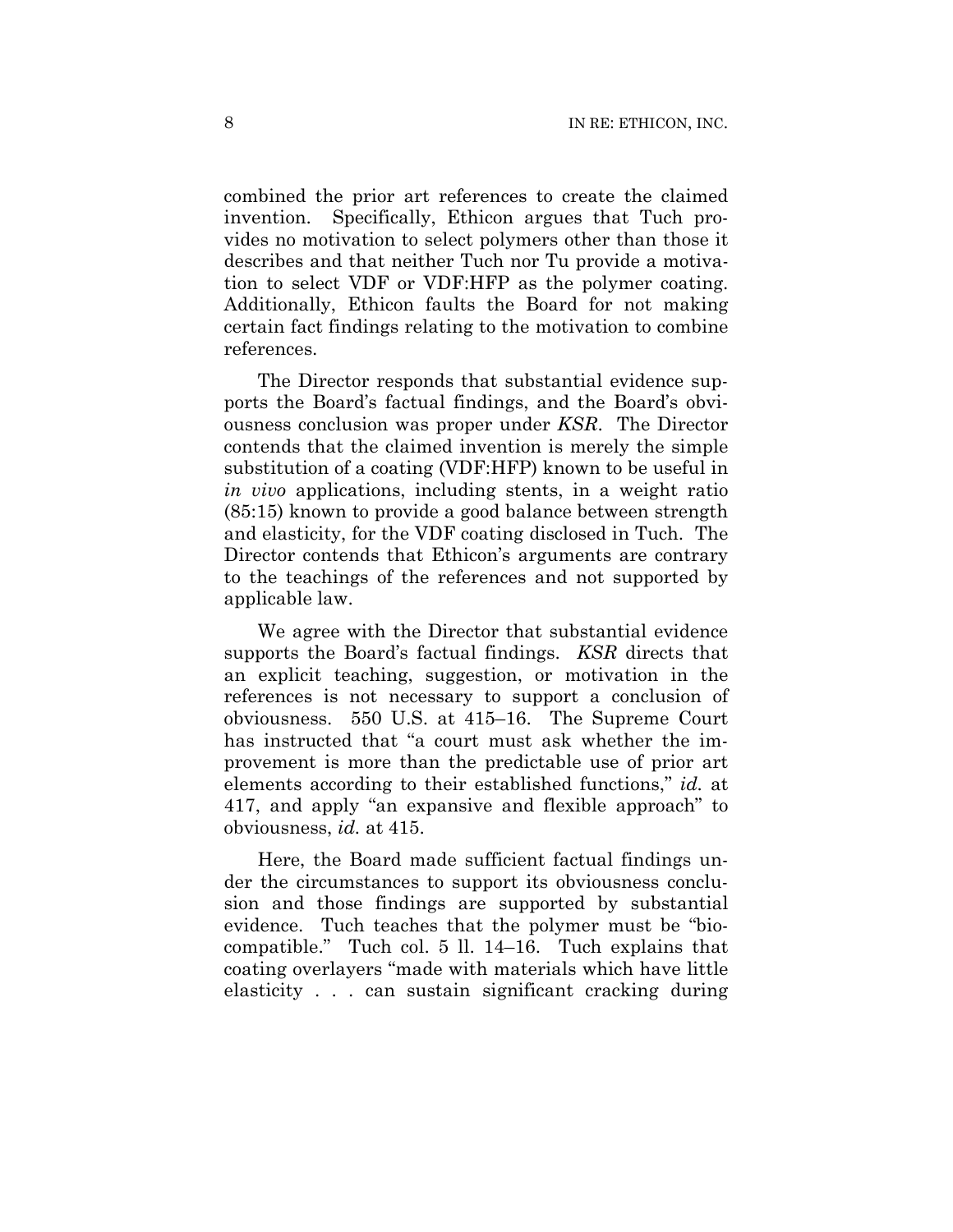[stent] deformation" and that such cracking can result in more rapid elution of drugs. *Id.* col. 7 ll. 11–15. Tuch teaches that "inclusion of a polymer in intimate contact with a drug on the stent allows the drug to be retained on the stent in a resilient[, *i.e.*, elastic,] matrix during expansion of the stent and also slows the administration of drug following implantation." *Id.* col. 2 ll. 42–46. Those teachings constitute substantial evidence supporting the Board's findings that Tuch teaches that elasticity and biocompatibility are useful polymer characteristics and that coatings with low elasticity are problematic.

The Board relied on Tu and Lo for teachings regarding an 85:15 weight ratio of VDF:HFP. Tu teaches that the elastomer "promotes the elasticity [and] strength" of the medical devices, Tu col. 3 ll. 61–64, and lists VDF:HFP first in its list of preferred elastomers, *id.* at col. 4 ll. 30–32. Lo similarly teaches VDF:HFP copolymers with "varying degrees of flexibility, elasticity and extensibility," Lo col. 2 ll. 33–48, and that a weight ratio of 85:15 VDF:HFP achieves the optimal combination of tensile strength and reversible elongation, *id.* Fig. 1, col 9 ll. 15–36. These teachings of all of the required components of the claims support the Board's combination of the three references to address the problem regarding elasticity taught by Tuch.

Ethicon also challenges certain factual findings made by the Board regarding the references. First, Ethicon contends that Tuch never suggests that the elasticity of the polymer itself is an important characteristic and asserts that it teaches away from using non-bioabsorbable coatings such as VDF:HFP by recommending bioabsorbable polymers. Second, Ethicon asserts that Tu is directed to medical devices other than stents and teaches away from allowing an elastomeric polymer such as VDF:HFP to be in contact with blood. Third, Ethicon argues that Lo is decades old, nonanalogous art that provides no motivation to combine its teachings with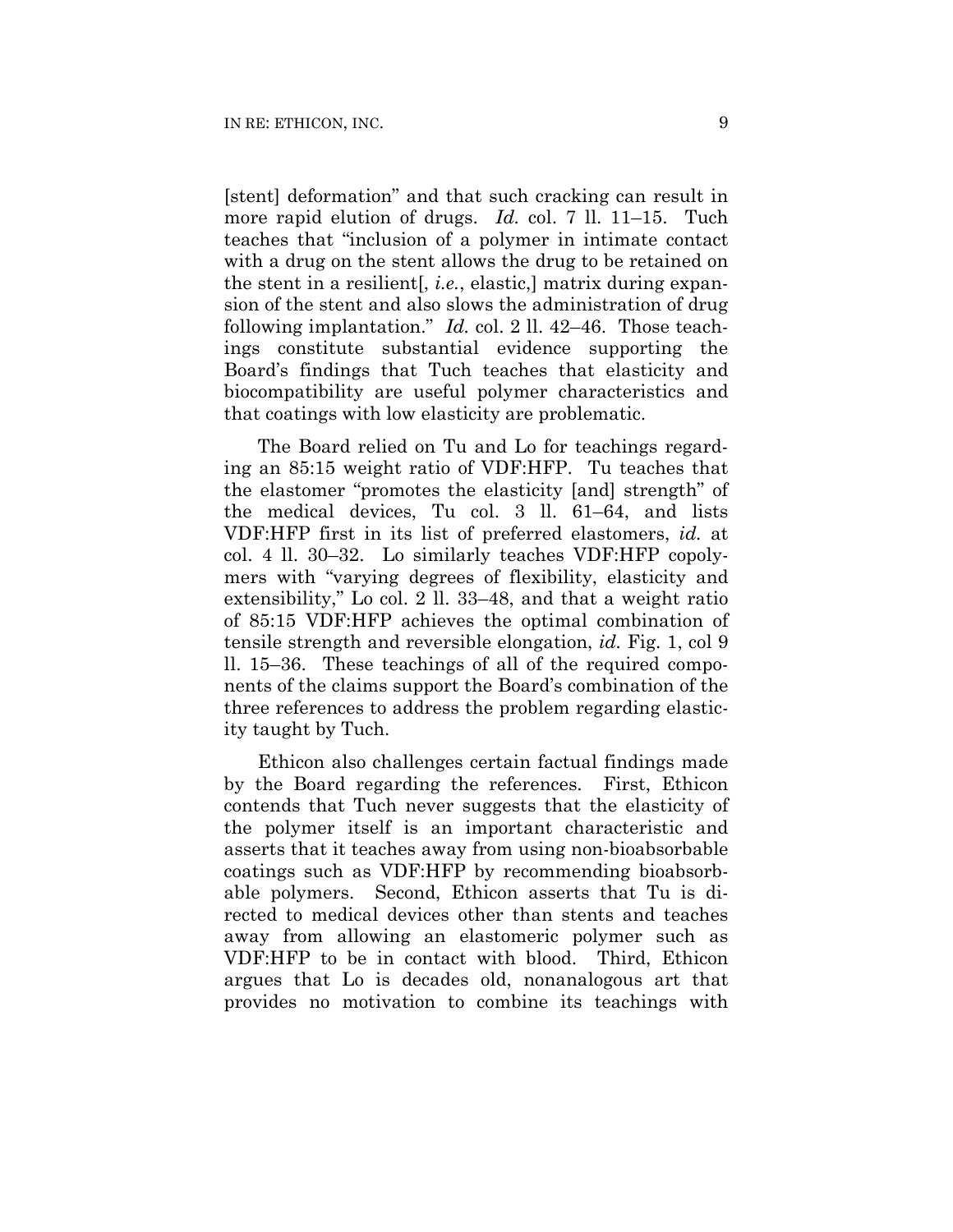medical devices. Ethicon asserts that Lo is directed to coatings for harsh, industrial applications, not implantable medical devices.

The Director responds that the challenged factual findings are supported by substantial evidence. First, the Director contends that Ethicon's arguments are contrary to the teachings of Tuch. Second, the Director asserts that Ethicon ignores the similar properties shared by coatings suitable for the devices disclosed by Tu and the '844 patent and ignores embodiments in Tu that teach that the blood contacting layer can comprise VDF:HFP. Third, the Director contends that Ethicon ignores that Lo discloses properties of VDF:HFP that would have been relevant to a skilled artisan considering a coating on a stent and that Lo's age is irrelevant absent a showing of long-felt need or the failure of others.

We agree with the Director that substantial evidence supports the challenged findings. First, as discussed above, substantial evidence supports the Board's findings that Tuch teaches that elasticity is a useful polymer characteristic and that coatings with low elasticity are problematic. Additionally, Tuch teaches that its "polymer may be *either* a biostable or bioabsorbable polymer," Tuch col. 5 ll. 16–17 (emphasis added), and lists VDF as an example of a suitable biostable polymer, *id.* col. 5 ll. 33– 53. Although Tuch states that a "bioabsorbable polymer is probably more desirable," *id.* col. 5 ll. 19, this statement, absent clear discouragement from use, does not compel a finding that Tuch teaches away from using VDF:HFP as a stent coating. *See Tyco Healthcare Grp. LP v. Ethicon Endo-Surgery, Inc.*, 774 F.3d 968, 977 (Fed. Cir. 2014) ("Yet simply because the curved blade configurations are not preferred embodiments does not result in the Davison patent teaching away from use of a curved blade, 'absent clear discouragement of that combination.'" (quoting *Santarus, Inc. v. Par Pharm., Inc.*, 694 F.3d 1344, 1356 (Fed.Cir.2012))); *see also In re Applied Materi-*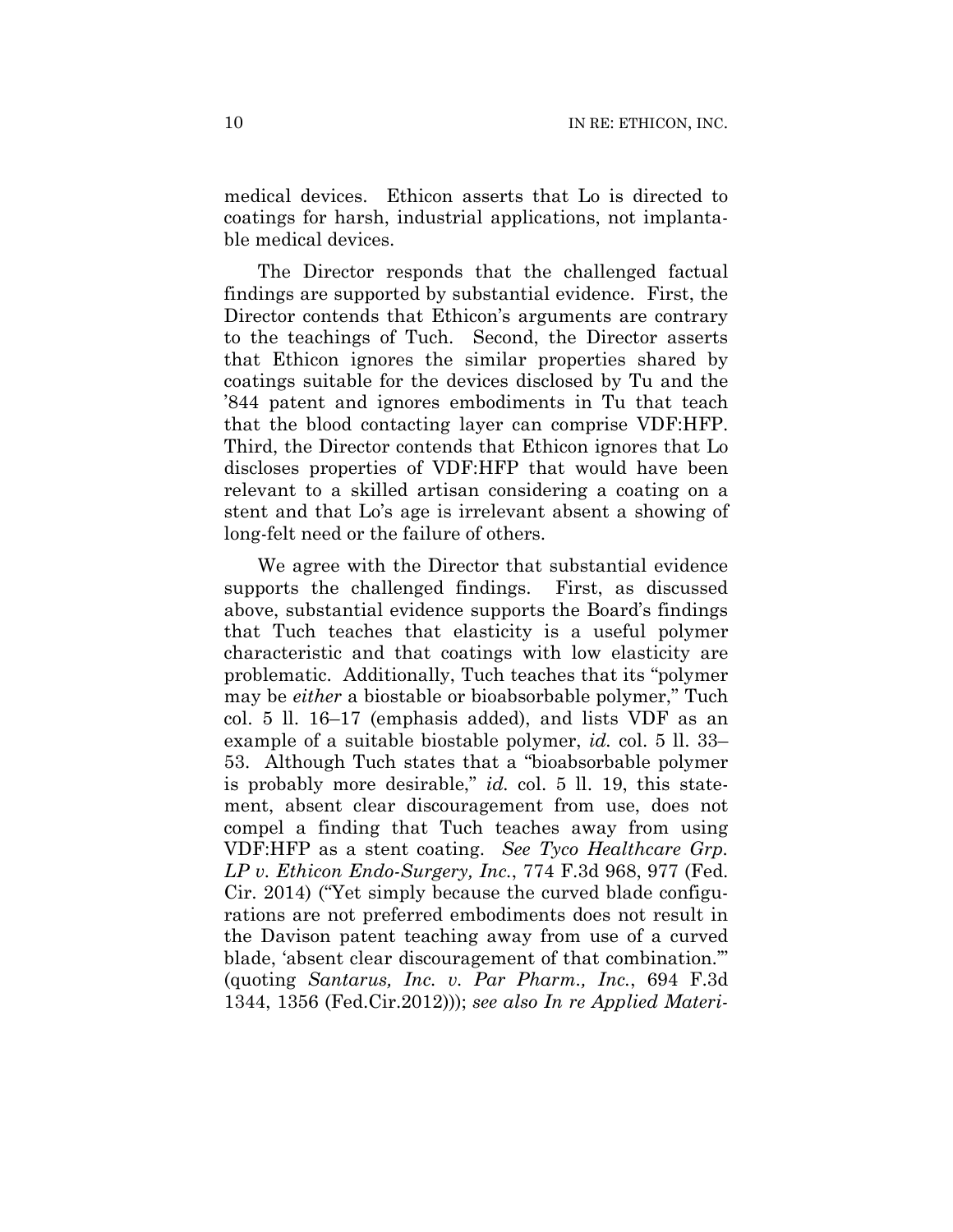*als, Inc.*, 692 F.3d 1289, 1298 (Fed. Cir. 2012) ("A reference must be considered for everything that it teaches, not simply the described invention or a preferred embodiment.").

Second, although Tu states that "[i]t is not desired to have the elastomer permeate the poly(tetrafluoroethylene)/elastomer layer and migrate into the lumen," Tu col. 8 ll. 40–43, substantial evidence supports the Board's finding limiting this statement to a particular embodiment and its finding that Tu teaches that the elastomer can be in contact with blood. Tu teaches that its invention has a "very broad application in biomedical devices, such as . . . heart valve leaflets," *id.* col. 2 ll. 36–40, and an alternative embodiment where the "combination of layers provides for better hydrophilicity due to the elastomer in the luminal layer," *id.* col. 9 ll. 56–60. *See also id.* col. 1 ll. 27–32, col. 9 ll. 65–68.

Third, we can discern no error in the Board's reliance on Lo. The '844 patent states that "[i]t would be advantageous to develop coatings for implantable medical devices . . . that possess physical and mechanical properties effective for use in such devices . . . ." '844 patent col. 5 ll. 11–18. The Board relied on Lo for "teaching the properties of VDF:HFP" at different ratios of copolymer. *Decision*, at \*10. Substantial evidence supports finding that Lo's teachings are at least "reasonably pertinent to the particular problem with which the inventor is involved," *In re Clay*, 966 F.2d at 659, and that a skilled artisan would have combined those teachings with Tuch and Tu. The normal desire of artisans to improve upon what is already generally known can provide the motivation to optimize variables such as the percentage of a known polymer for use in a known device. *See In re Peterson*, 315 F.3d at 1330; *see also KSR*, 550 U.S. at 421 ("A person of ordinary skill is also a person of ordinary creativity, not an automaton.").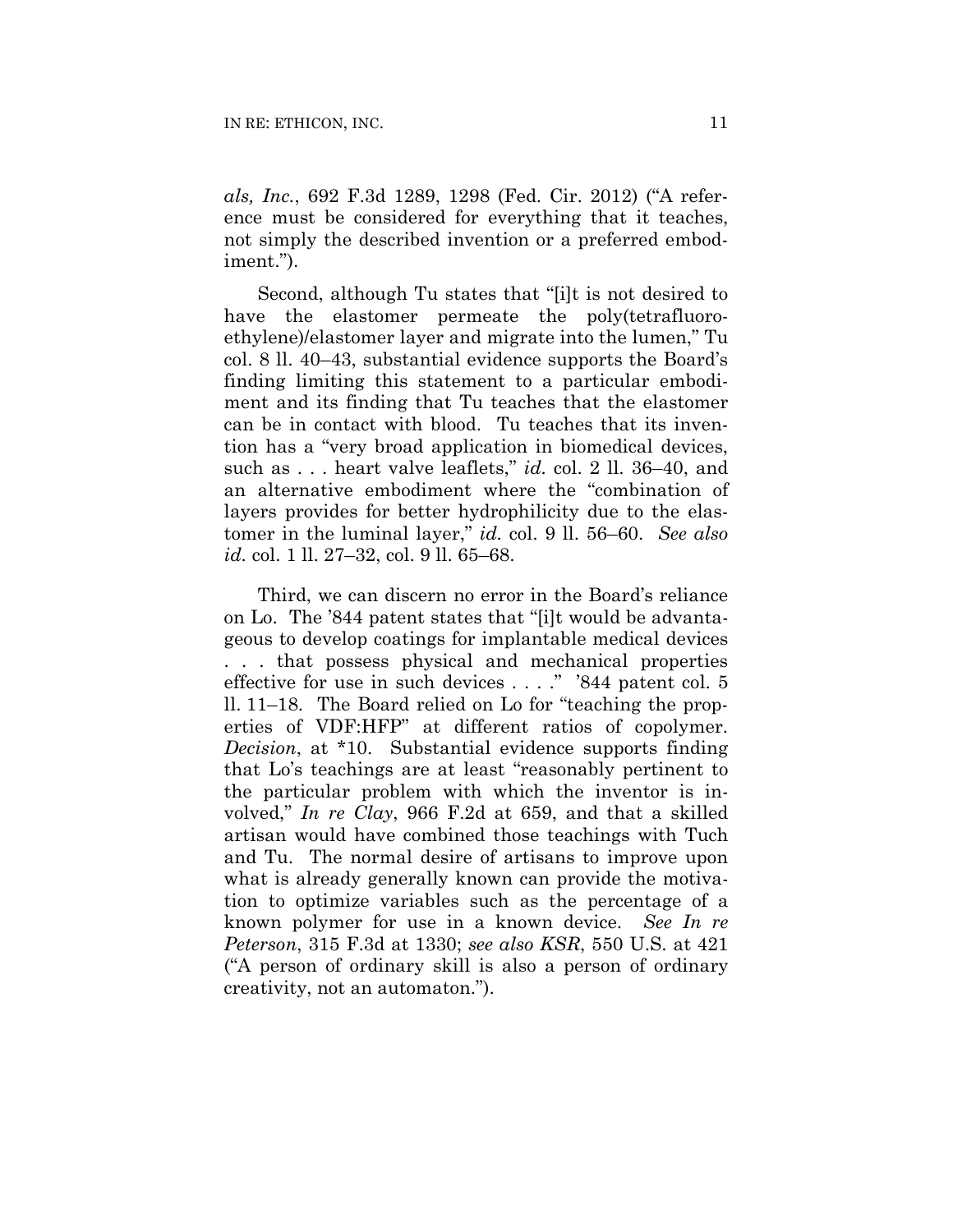Furthermore, the age of Lo does not undermine the Board's reliance on it for teaching the ratio of the copolymer components. "The mere age of the references is not persuasive of the unobviousness of the combination of their teachings, absent evidence that, notwithstanding knowledge of the references, the art tried and failed to solve the problem." *In re Wright*, 569 F.2d 1124, 1127 (CCPA 1977) (citation omitted). Ethicon presented no evidence of a long-felt need or the failure of others.

Finally, Ethicon argues that the Board erred by discounting its proffered objective indicia of nonobviousness. Ethicon asserts that copying, commercial success, industry praise, and unexpected results support the nonobviousness of the '844 patent.

The Director responds that Ethicon's evidence regarding objective indicia is insufficient to overcome the prima facie case of obviousness. The Director contends that Ethicon's arguments have scant support in the record and that the Board's factual findings are supported by substantial evidence.

We agree with the Director that the Board properly weighed Ethicon's evidence of objective indicia. Ethicon relied solely on its expert's conclusory testimony to support its copying allegations. J.A. 3763. Regarding unexpected results, Ethicon's expert never even opined that the results pointed to would have been unexpected to a person of ordinary skill in the art. J.A. 3764. Moreover, the Board's finding that the evidence relied on by Ethicon to support its claims of commercial success, industry praise, and unexpected results did not establish that any success, praise or unexpected results were due to the 85:15 VDF:HFP coating, rather than to an unclaimed feature such as the drug or stent design, is supported by substantial evidence. *See* J.A. 3763–64; J.A. 4200–05. We can discern no reversible error in the Board's findings.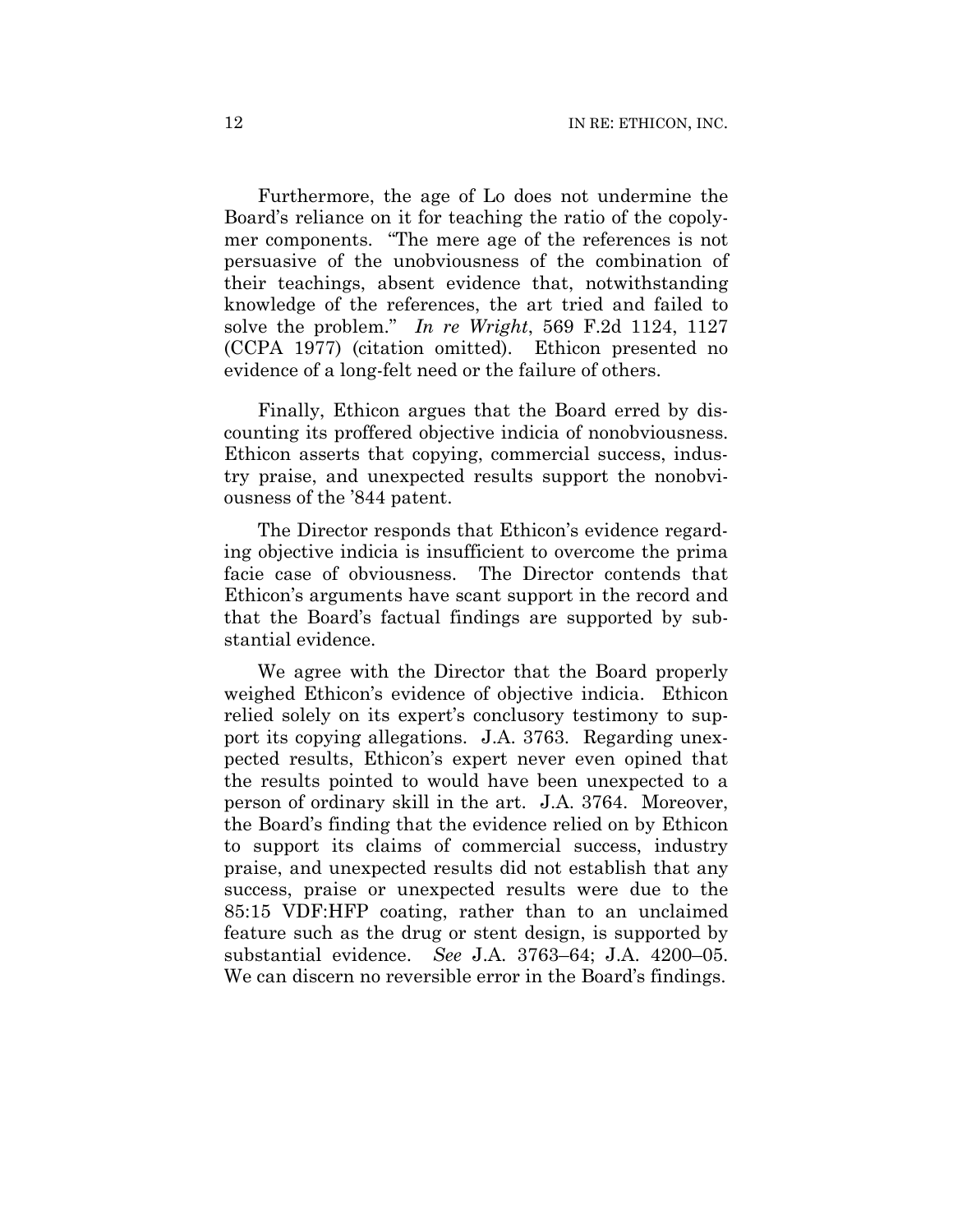# **CONCLUSION**

We have considered all of Ethicon's remaining arguments, but conclude that they are without merit. The Board's decision was supported by substantial evidence and was not erroneous as a matter of law. For the reasons set forth above, we affirm the Board's decision.

# **AFFIRMED**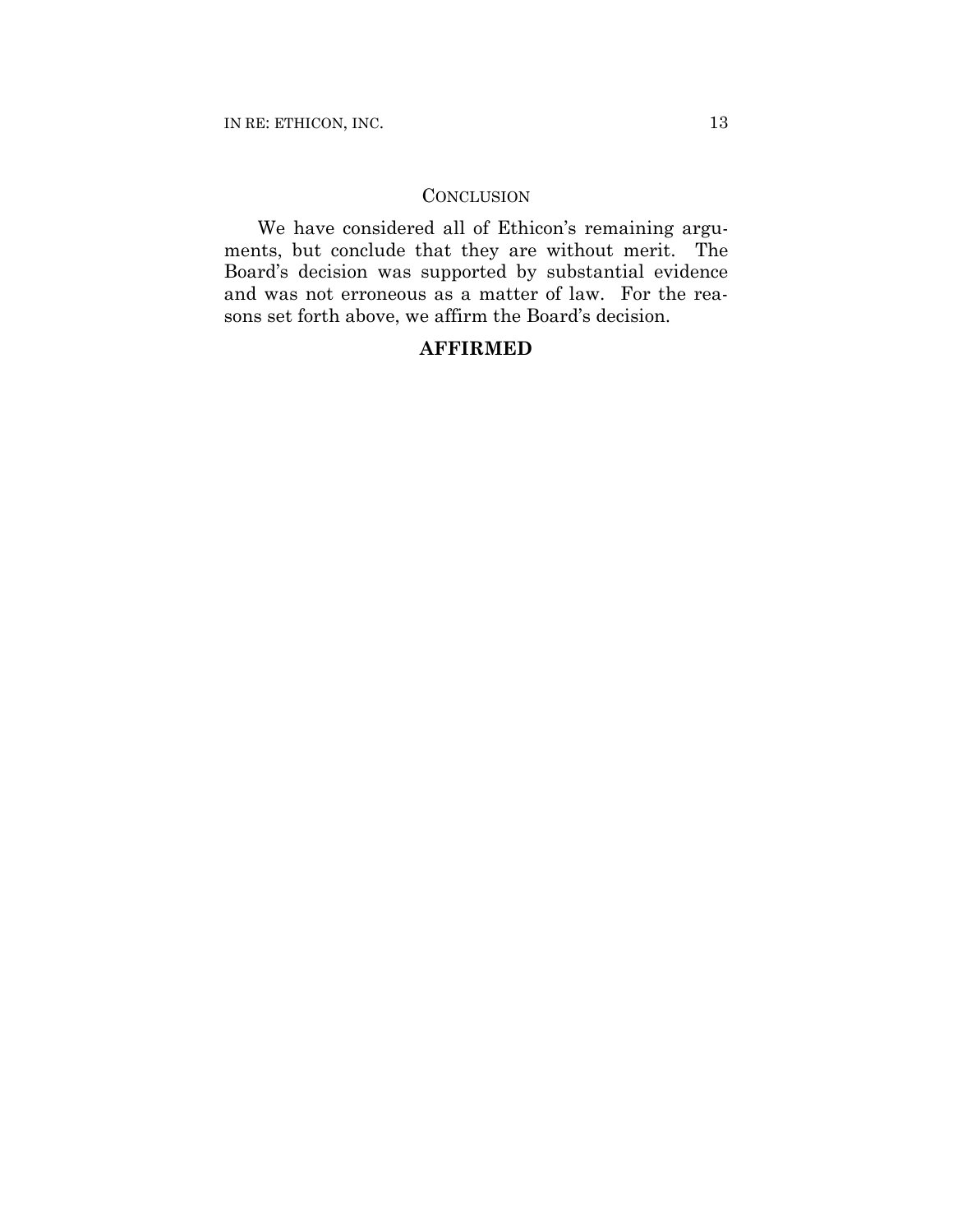# United States Court of Appeals for the Federal Circuit

**\_\_\_\_\_\_\_\_\_\_\_\_\_\_\_\_\_\_\_\_\_\_** 

**IN RE: ETHICON, INC., A JOHNSON & JOHNSON COMPANY,** *Appellant*

> 2015-1696 **\_\_\_\_\_\_\_\_\_\_\_\_\_\_\_\_\_\_\_\_\_\_**

> **\_\_\_\_\_\_\_\_\_\_\_\_\_\_\_\_\_\_\_\_\_\_**

Appeal from the United States Patent and Trademark Office, Patent Trial and Appeal Board in Nos. 95/000,542, 95/000,552.

**\_\_\_\_\_\_\_\_\_\_\_\_\_\_\_\_\_\_\_\_\_\_** 

NEWMAN, *Circuit Judge*, dissenting.

United States Patent No. 7,591,844 ("the '844 Patent") is for a balloon-expandable vascular stent having a drugeluting coating of a copolymer of vinylidene fluoride and hexafluoropropylene in about 85/15 weight percent monomer ratio. Novelty is not disputed. On this *inter partes* reexamination requested by Boston Scientific Scimed and Abbott Laboratories, the PTAB held that the prior art rendered obvious the claimed vascular stent. I cannot agree, for no reference or combination of references, or common knowledge or common sense, teaches or suggests or motivates the claimed stent.

Claim 1 was accepted as representative:

1. A device for intraluminal implantation in a vessel comprising a balloon-expandable stent and a pharmaceutical agent-containing coating, said coating comprising a biocompatible polyfluoro co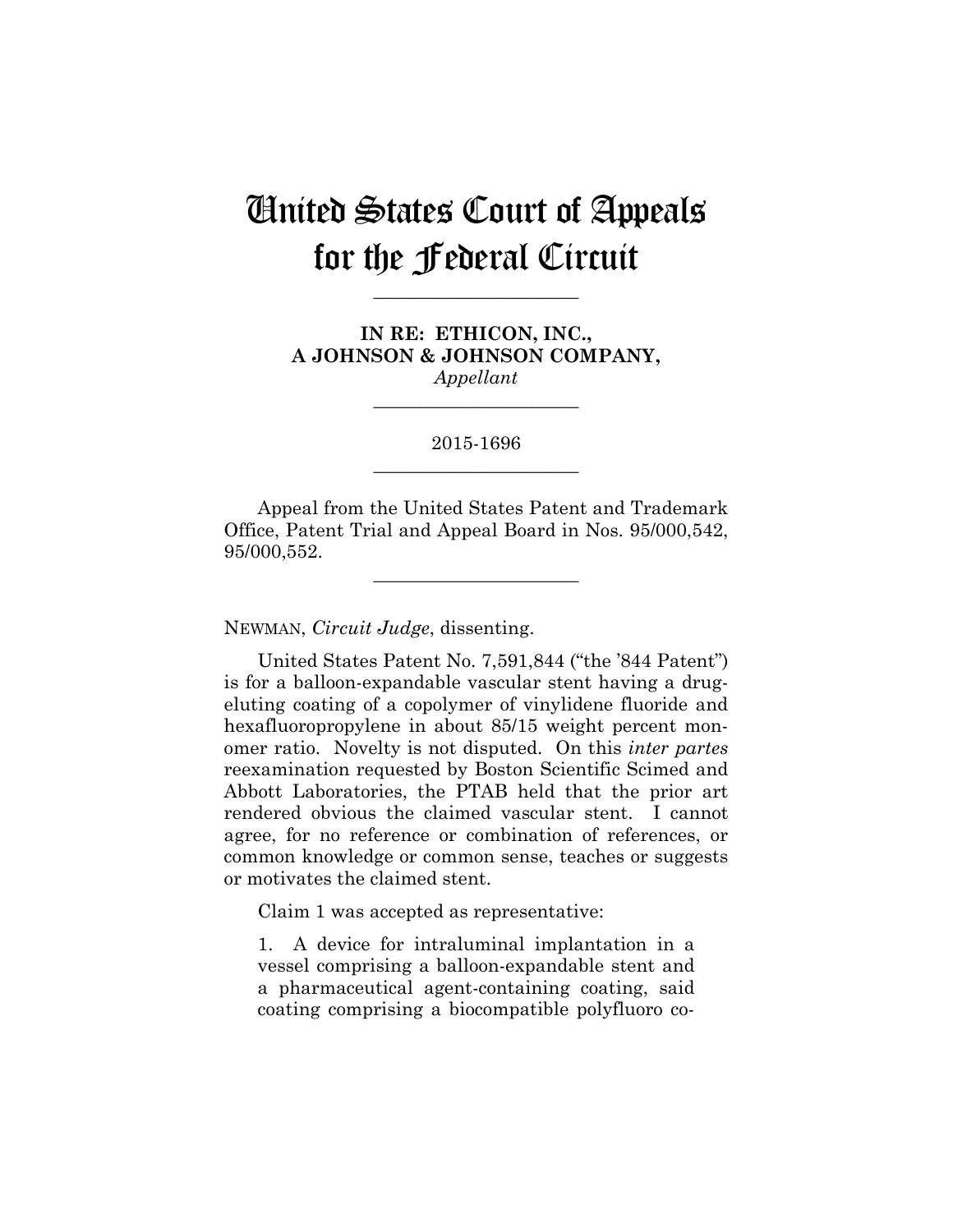polymer that comprises about eighty-five weight percent vinylidine fluoride [VDF] copolymerized with about fifteen weight percent hexafluoropropylene [HFP] and at least one pharmaceutical agent intermixed with said copolymer, wherein said coating has not been subjected to a maximum temperature greater than 60° C during the coating process or afterward, thereby providing an adherent coating that remains adhered to the device upon expansion of the balloon-expandable stent.

'844 Patent, col. 37, l. 59–col. 38, l. 3. It was generally agreed that the novelty and advantages are due to the specific copolymer coating material for the balloonexpandable stent.

The references cited by the PTO Board recite thousands of polymer and copolymer components for stent coating materials, but not the copolymer of the '844 Patent, although this copolymer was known for other uses. There is no hint, no suggestion, of its use as a drugeluting coating in a vascular stent, nor were its advantages foreseen. Nonetheless the Board deemed it obvious,1 and this court agrees. I respectfully dissent.

# *Errors of fact, analysis, and law*

The Board relied on three groups of references, and the court has followed this pattern on appellate review. The Board's first set of references was cited to show that

1

<sup>1</sup> *Boston Scientific Scimed v. Cordis Corp.*, No. 2014-008135, 2015 WL 883933 (P.T.A.B. Feb. 27, 2015) ("Board Op."). The successful requesters withdrew from this appeal, and the PTO Director has intervened to defend the Board's decision, with the filing of briefs and participation in oral argument.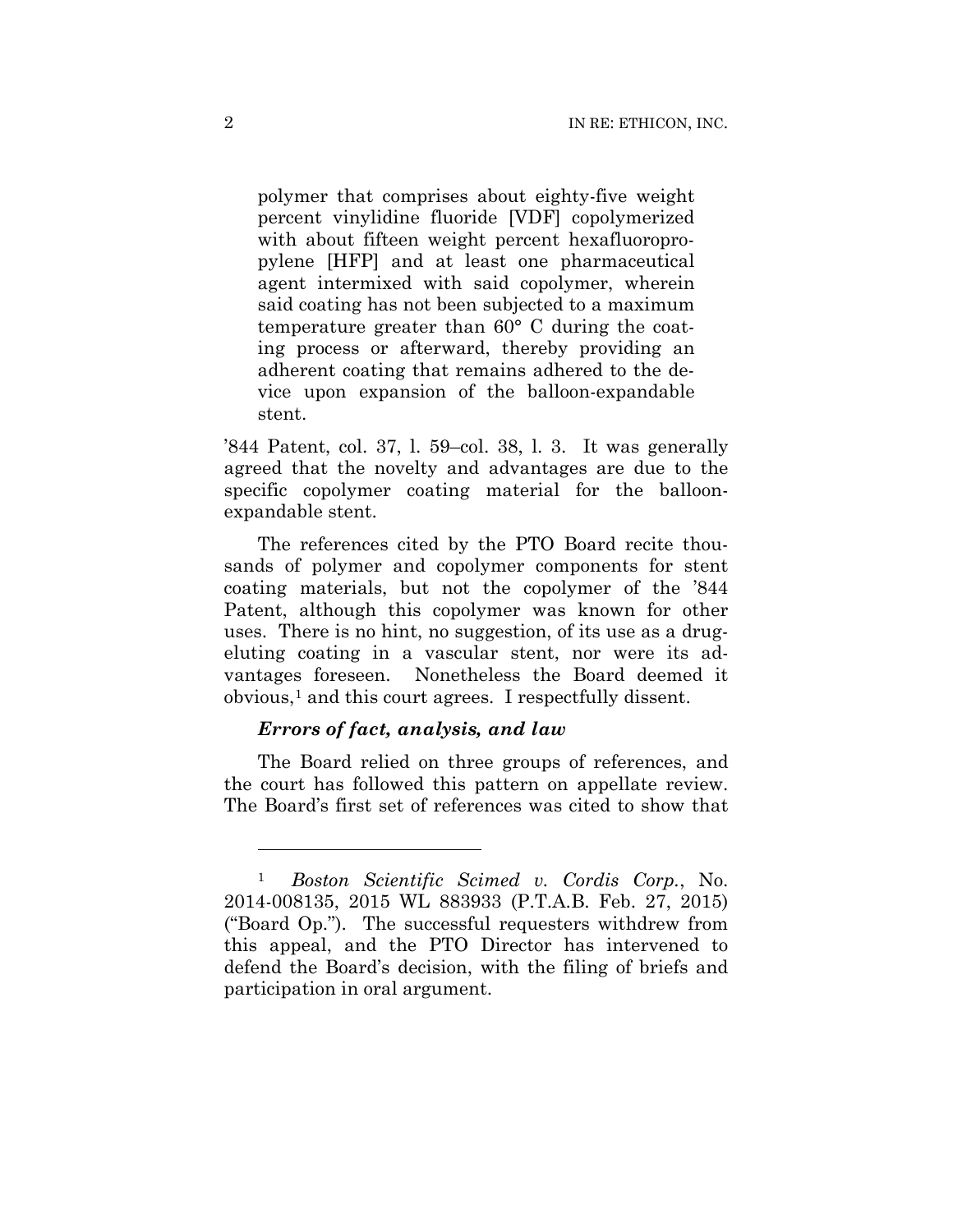polymer-coated vascular stents were known; the second set was "consulted" to show various polymers used in medical devices and structures unrelated to vascular stents; and the third set was cited to show that the '844 Patent's copolymer was known for unrelated uses such as clothing, boots, helmets, electrical tapes, and linings for tanks and storage vessels. No reference or combination of references teaches or suggests or motivates or otherwise renders obvious the '844 Patent's vascular stent.

# *The coated vascular stent references (Tuch)*

The Board provided a foundation for its analysis with the first set of references, focusing on the Tuch patent, which shows polymer-coated drug-eluting vascular stents. Such vascular stents were known, and the '844 Patent so states. U.S. Patent No. 5,824,048 (the Tuch reference) names hundreds of monomers encompassing thousands of polymers and copolymers, and states that they may all be usable for vascular stents in various conditions. However, the specific '844 Patent's copolymer is not mentioned, and although the list includes one of the '844 Patent's comonomers, vinylidene fluoride, the other known monomer, hexafluoropropylene, is not mentioned. This silence cannot render obvious the omitted copolymer, for nothing in Tuch suggests selection of this omitted copolymer from the thousands of polymeric and other potential stent materials listed by Tuch:

The polymer may be either a biostable or a bioabsorbable polymer depending on the desired rate of release or the desired degree of polymer stability, but a bioabsorbable polymer is probably more desirable since, unlike a biostable polymer, it will not be present long after implantation to cause any adverse, chronic local response. Bioabsorbable polymers that could be used include poly(Llactic acid), polycaprolactone, poly(lactide-coglycolide), poly(hydroxybutyrate), poly(hydroxy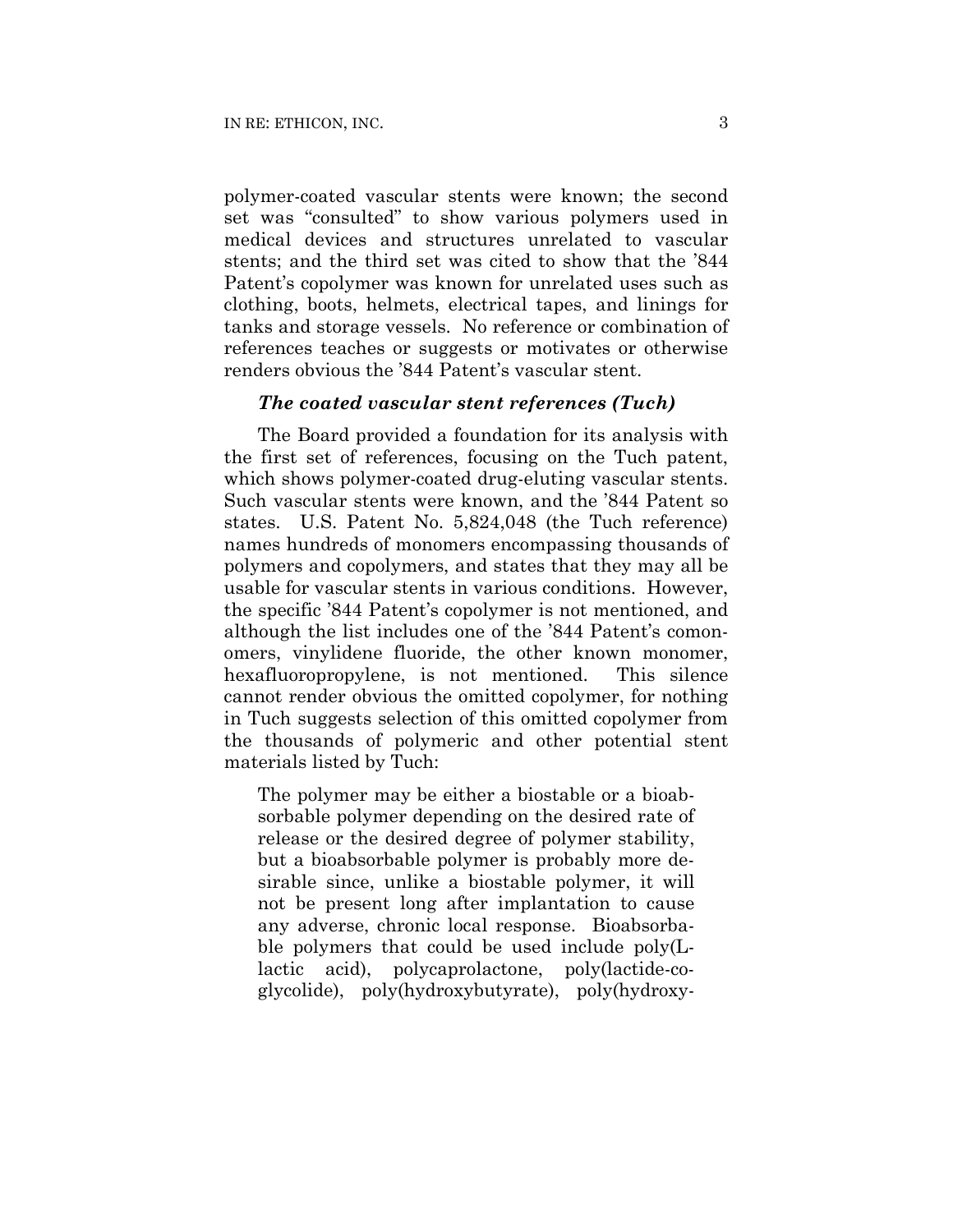butyrate-co-valerate), polydioxanone, polyorthoester, polyanhydride, poly(glycolic acid), poly(D,Llactic acid), poly(glycolic acid-co-trimethylene carbonate), polyphosphoester, polyphosphoester urethane, poly(amino acids), cyanoacrylates, poly(trimethylene carbonate), poly(iminocarbonate), copoly(ether-esters) (e.g. PEO/PLA), polyalkylene oxalates, polyphosphazenes and biomolecules such as fibrin, fibrinogen, cellulose, starch, collagen and hyaluronic acid. Also, biostable polymers with a relatively low chronic tissue response such as polyurethanes, silicones, and polyesters could be used and other polymers could also be used if they can be dissolved and cured or polymerized on the stent such as polyolefins, polyisobutylene and ethylene-alphaolefin copolymers; acrylic polymers and copolymers, vinyl halide polymers and copolymers, such as polyvinyl chloride; polyvinyl ethers, such as polyvinyl methyl ether; polyvinylidene halides, such as polyvinylidene fluoride and polyvinylidene chloride; polyacrylonitrile, polyvinyl ketones; polyvinyl aromatics, such as polystyrene, polyvinyl esters, such as polyvinyl acetate; copolymers of vinyl monomers with each other and olefins, such as ethylene-methyl methacrylate copolymers, acrylonitrile-styrene copolymers, ABS resins, and ethylene-vinyl acetate copolymers; polyamides, such as Nylon 66 and polycaprolactam; alkyd resins; polycarbonates; polyoxymethylenes; polyimides; polyethers; epoxy resins; polyurethanes; rayon; rayon-triacetate; cellulose, cellulose acetate, cellulose butyrate; cellulose acetate butyrate; cellophane; cellulose nitrate; cellulose propionate; cellulose ethers; and carboxymethyl cellulose.

Tuch, col 5, ll. 16–53.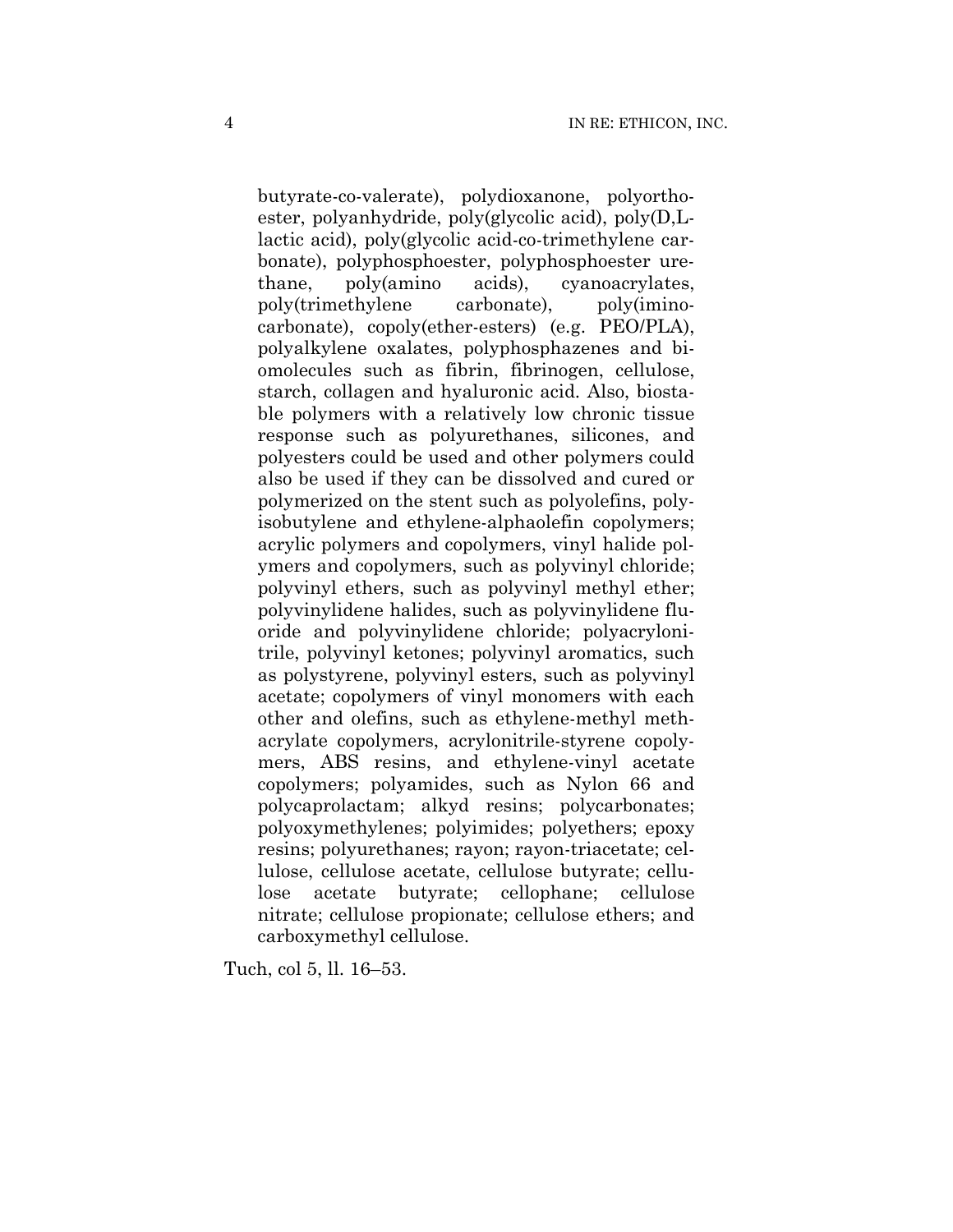The Tuch encyclopedia cannot be taken to teach or suggest or motivate that the unmentioned copolymer of the '844 Patent should be identified and used in a vascular stent. "[T]he breadth of these choices and the numerous combinations indicate that these disclosures would not have rendered the claimed invention obvious to try." *LeoPharma Prods., Ltd. v. Rea*, 726 F.3d 1346, 1356–57 (Fed. Cir. 2013). Nothing in the Tuch reference, or any other reference, suggests use of the '844 Patent's copolymer for vascular stents, even for experimentation:

[A]n invention would not have been obvious to try when the inventor would have had to try all possibilities in a field unreduced by direction of the prior art.

*Bayer Schering Pharma AG v. Barr Labs., Inc.*, 575 F.3d 1341, 1347 (Fed. Cir. 2009).

However, the Board deemed it irrelevant that the '844 Patent's copolymer was omitted by Tuch, and erroneously found that this copolymer was "a prior art element used for its established function." The Board stated:

It is unnecessary that Tuch disclose any shortcomings in its list of polymers for the ordinary skilled worker to have found it obvious to have employed an alternative polymer for its coating since it is obvious to use a prior art element for its established function.

Board Op. at 10–11. This finding has no support, for Tuch does not lead to the undisclosed copolymer of the '844 Patent or any established function in the drugeluting vascular stents to which Tuch is directed. The "established function" of this copolymer is shown in the prior art to be quite different, as in the cited Lo reference, discussed *post*.

Tuch does not provide substantial evidence of the '844 Patent's copolymer as a stent material or possible stent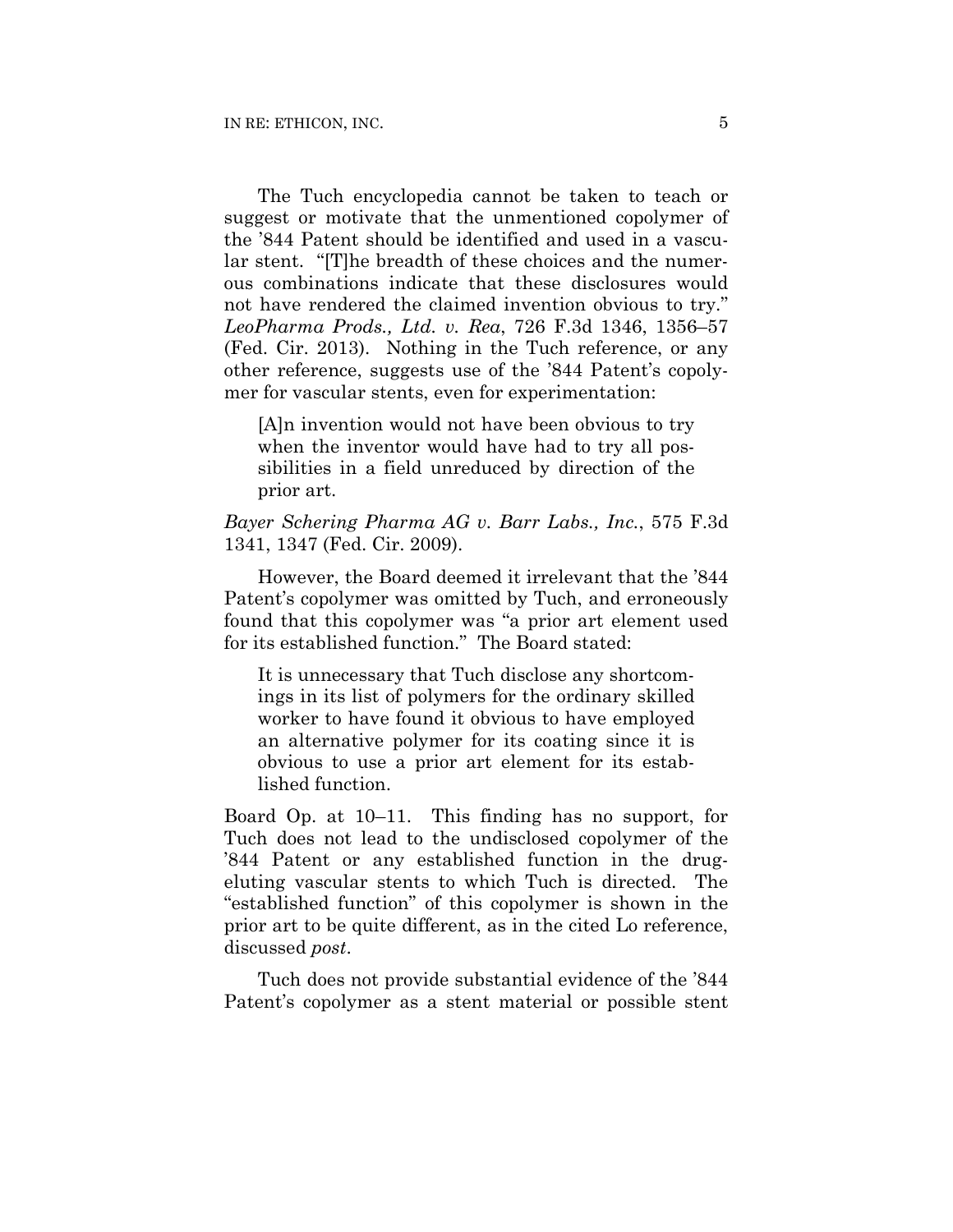material. The "substantial evidence" standard of judicial review of Board findings "involves examination of the record as a whole, taking into account evidence that both justifies and detracts from an agency's decision." *In re Gartside*, 203 F.3d 1305, 1312 (Fed. Cir. 2000). The Tuch reference as a whole, with its massive listing of thousands of polymers and copolymers but not the '844 copolymer, does not provide substantial evidence of any suggestion or any reason to select the '844 Patent's copolymer for use in drug-eluting vascular stents.

# *"Consultation" of the Tu reference*

Perhaps recognizing the inadequacy of Tuch, the Board "consulted" the Tu *et al.* reference, U.S. Patent No. 4,816,339. Tu describes multilayered "suturable vascular implants" having "improved luminal hydrophobicity, compliance, strength and elasticity." Tu, col. 2, ll. 7–11. The first Tu layer is made of poly(tetrafluoroethylene), the second layer is "a mixture of poly(tetrafluoroethylene) and elastomer," and an optional third layer is made of "elastomer." Tu, col. 3, ll. 48–65. Tu states that the elastomer may be selected from a diverse group of polymers and copolymers, including the '844 Patent's copolymer components:

The elastomer is preferably selected from the group consisting of polyvinylidene fluoride cohexafluoropropylene, poly(tetrafluoroethylene-coperfluoro(methylvinylether)), poly(tetrafluoroethylene-co-propylene), poly(vinylidene-co-chlorotrifluoroethylene), silicones, fluorosilicones, fluoroalkoxy phosphazenes, segmented copolyester ether, styrene butadiene block copolymers, polyethers[,] acrylonitrile butadienes, isoprenes, polyurethanes, and mixtures thereof.

Tu, col. 4, ll. 30–39. Tu's preferred elastomers are a copolymer of tetrafluoroethylene and propylene, and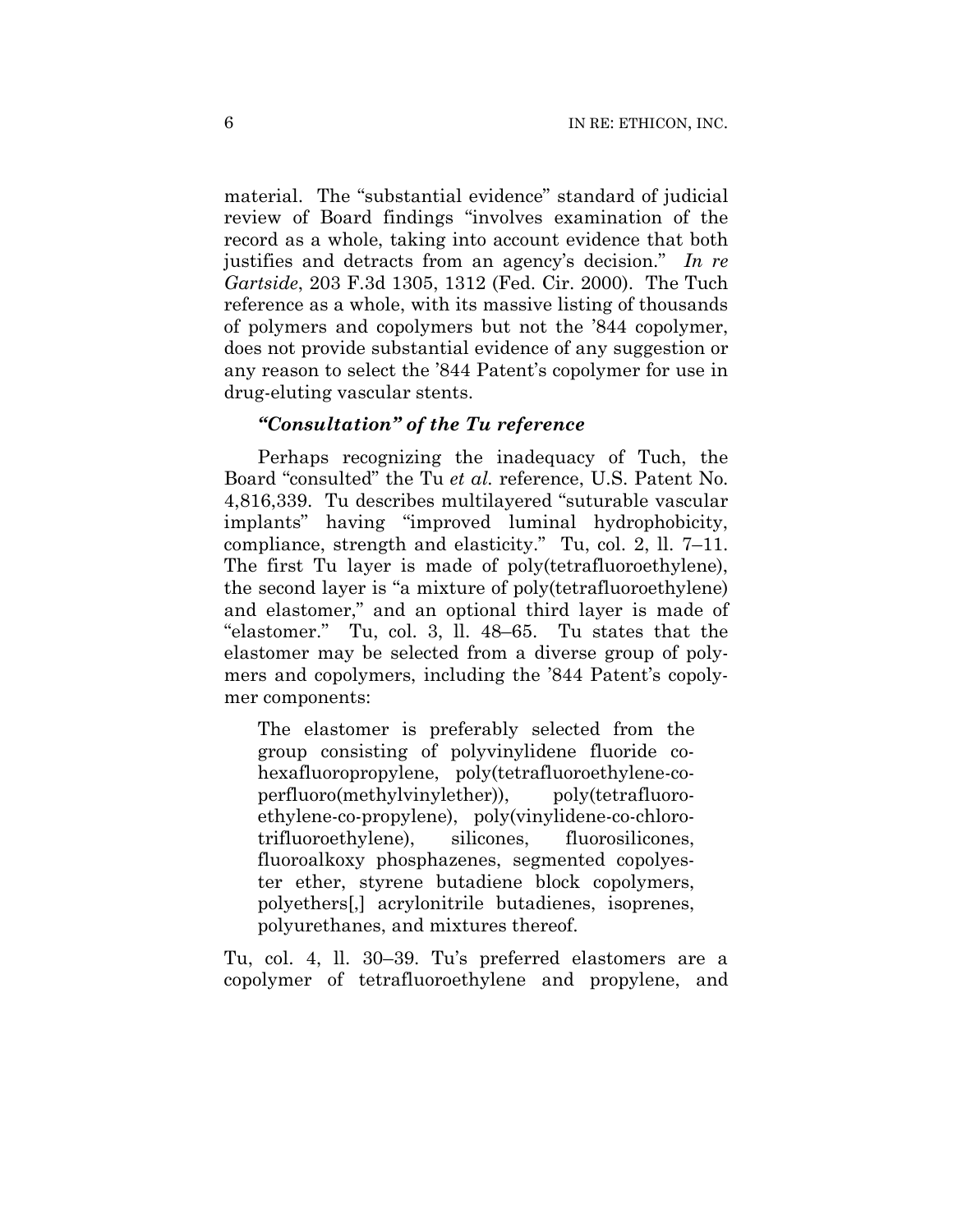silicone. Tu, col. 4, ll. 61–66; col. 5, l. 7. The Board stated:

The reason to consult Tu is because Tuch's list of polymers is clearly not exhaustive in view of Tuch's description of broad classes of polymers, such as vinyl halide polymers and copolymers, and polyvinylidene halides. Tuch 6. Tuch also uses the transitional phrase "such as" in prefacing the list of biostable polymers and in reciting specific examples of the broader classes, indicating that Tuch did not confine the skilled worker to the explicit list, but contemplated polymers outside of it.

Board Op. at 7. Tu does not state that its multilayered suturable implants are useful in vascular stents, or suggest selection of any of its materials for this purpose. Tu cannot be read as teaching that its materials enlarge the listing of suitable stent polymers in Tuch, to place the Tu materials in the Tuch disclosure. The Tu devices are different products requiring different properties for different purposes.

The Board states that it consulted Tu "for teaching of a medical device comprising VDF:HFP." Board Op. at 3. Tu does not mention vascular stents, and suggests no composition or properties for such use. It is apparent that the Tu multilayered structure differs from a vascular stent, and the Board did not find otherwise. Also, as an additional difference Tu requires "curing" at a temperature of about  $150^{\circ}$  C to about  $350^{\circ}$  C, Tu, col. 7, ll. 66–68; col. 9, ll. 12–14, excluding the '844 Patent product's temperature ceiling of "60° C during the coating process or afterward." '844 Patent, col. 37, l. 66–col. 38, l. 1.

The Board states that Tu shows that the VDF:HFP copolymer "has the properties described in Tuch as useful for its stent coating." Board Op at. 14. The Tuch properties are not the properties of Tu's multilayered suturable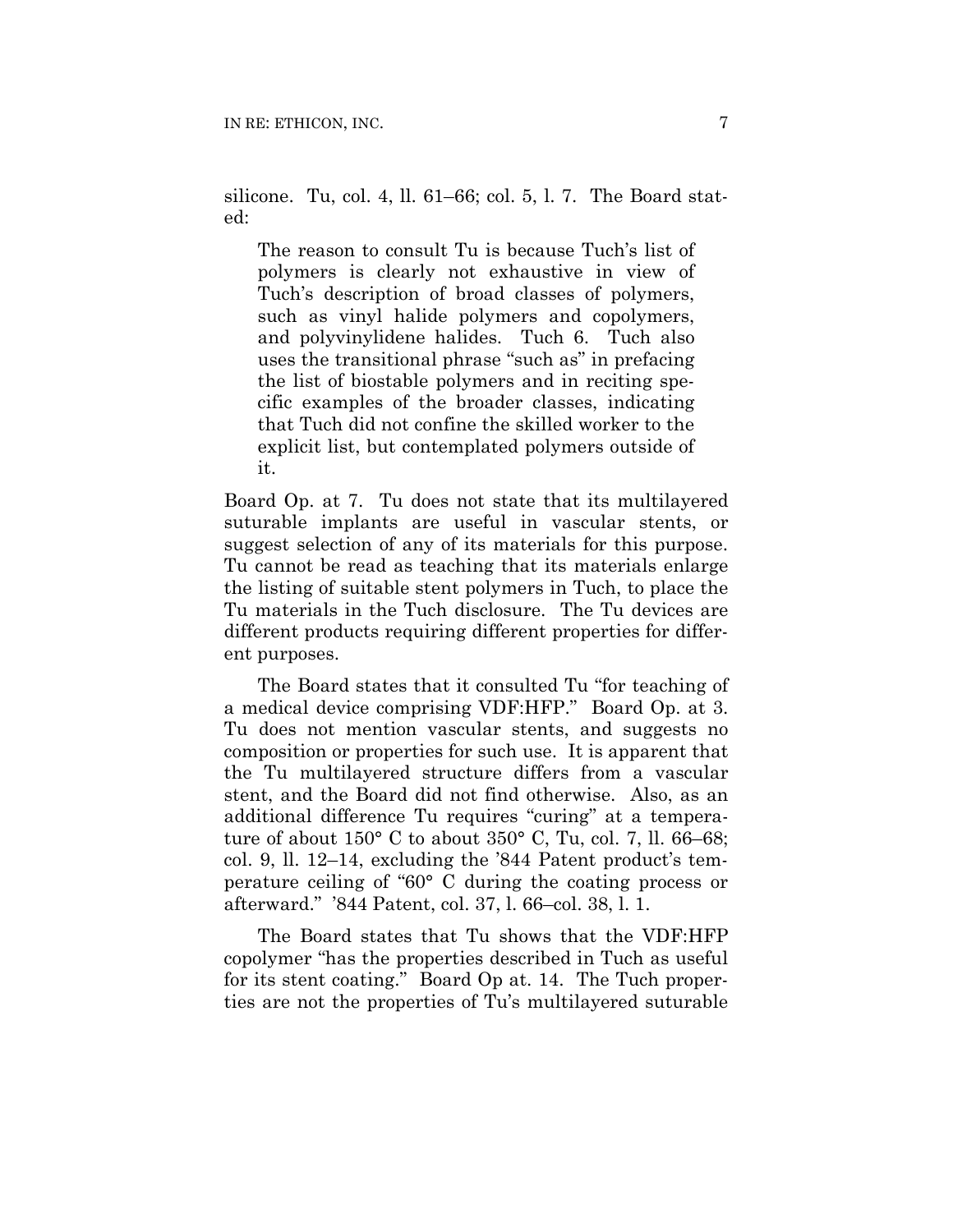vascular implants. Tu states that its implants have elasticity "because of the arrangement of layers":

The biologically compatible material of the present invention has excellent compliance, strength and elasticity because of the arrangement of layers of poly(tetrafluoroethylene), poly(tetrafluoroethylene)/elastomer, elastomer and fibrous elastomers.

Tu, col. 2, ll. 31–35. This is not a teaching or suggestion of the '844 Patent's copolymer-coated drug-eluting stent.

Ignoring all of these discrepancies, the Board ruled that since a VDF:HFP copolymer with undefined monomer ratio is usable as Tu's optional third elastomer layer, it would have been obvious to use it in the Tuch stent. Neither Tuch nor Tu so suggests. The Board's ruling illustrates the "insidious" exercise of decisional hindsight, whereby that which the inventor taught is used by the decision-maker to reconstruct the invention. This fallacy has long been rejected:

To imbue one of ordinary skill in the art with knowledge of the invention in suit, when no prior art reference or references of record convey or suggest that knowledge, is to fall victim to the insidious effect of a hindsight syndrome wherein that which only the inventor taught is used against its teacher.

*W.L. Gore & Assocs., Inc. v. Garlock, Inc.*, 721 F.2d 1540, 1553 (Fed. Cir. 1983).

Tu does not provide substantial evidence for selecting the '844 Patent's copolymer in a vascular stent. The Board acknowledged that neither Tuch nor Tu suggests the 85/15 monomer ratio of vinylidene fluoride and hexafluoropropylene. The '844 Patent demonstrates differences in the properties of various monomer ratios, in that the 85/15 copolymers are "semicrystalline," and that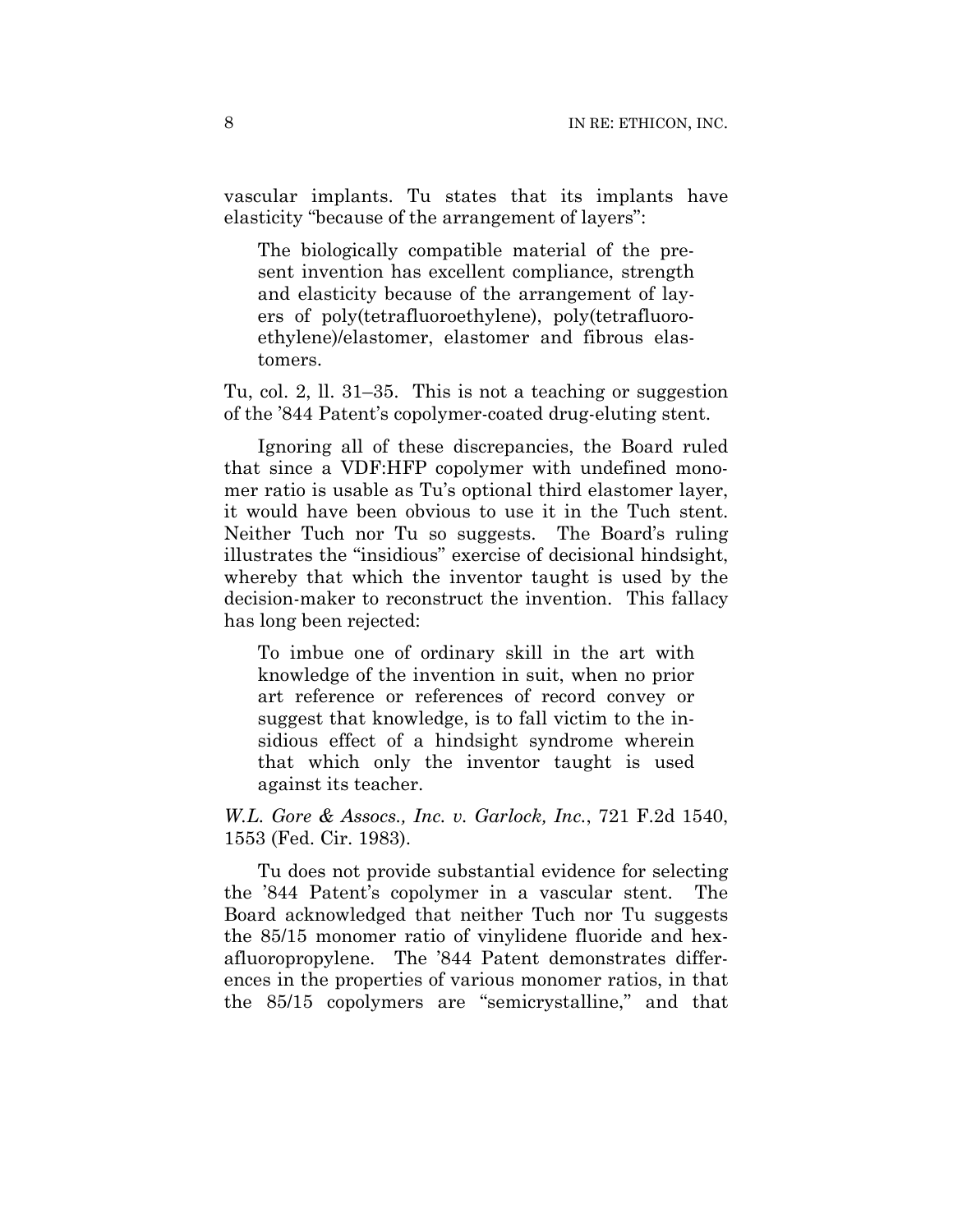copolymers with a 60.6/39.4 ratio are "marketed as elastomers." '844 Patent, col. 20, ll. 22–27. This evidence weighs against reliance on the Tu reference to teach the 85/15 copolymer for properties suitable for a vascular stent.

The Supreme Court guides that "it can be important to identify a reason that would have prompted a person of ordinary skill in the relevant field to combine the elements in the way the claimed new invention does." *KSR Int'l Co. v. Teleflex Inc.*, 550 U.S. 398, 418 (2007). Tu does not fill the gaps in Tuch to render obvious the selection of this specific copolymer and ratio for use in the Tuch stent, for Tu provides no reason for a person of ordinary skill to select the 85/15 copolymer for use in Tuch.

# *The Lo reference*

The Board's third set of references, represented by Lo, does not shift this balance. The Board cited U.S. Patent No. 3,178,399 (the Lo reference), a 50-year-old patent that shows that the '844 copolymer in 85/15 ratio was a known product with known uses. Copolymers of vinylidene fluoride and hexafluoropropylene having comonomer ratios similar to the '844 Patent's 85/15 ratio are described in the Lo reference as having a

unique combination of tensile strength and reversible elongation properties and are especially suitable as durable, flexible coatings for application to various fabric surfaces. These surfaces may, in a preferred form of application, take the form of protective clothing (for example, as suits, boots, gloves, helmets and other wearing apparel) and other articles of manufacture which are comprised of exposed surfaces which may be subjected to bending, folding, or other forms of distortion in the course of performing their function under special environmental conditions. They may also be used in film form (either oriented or unoriented)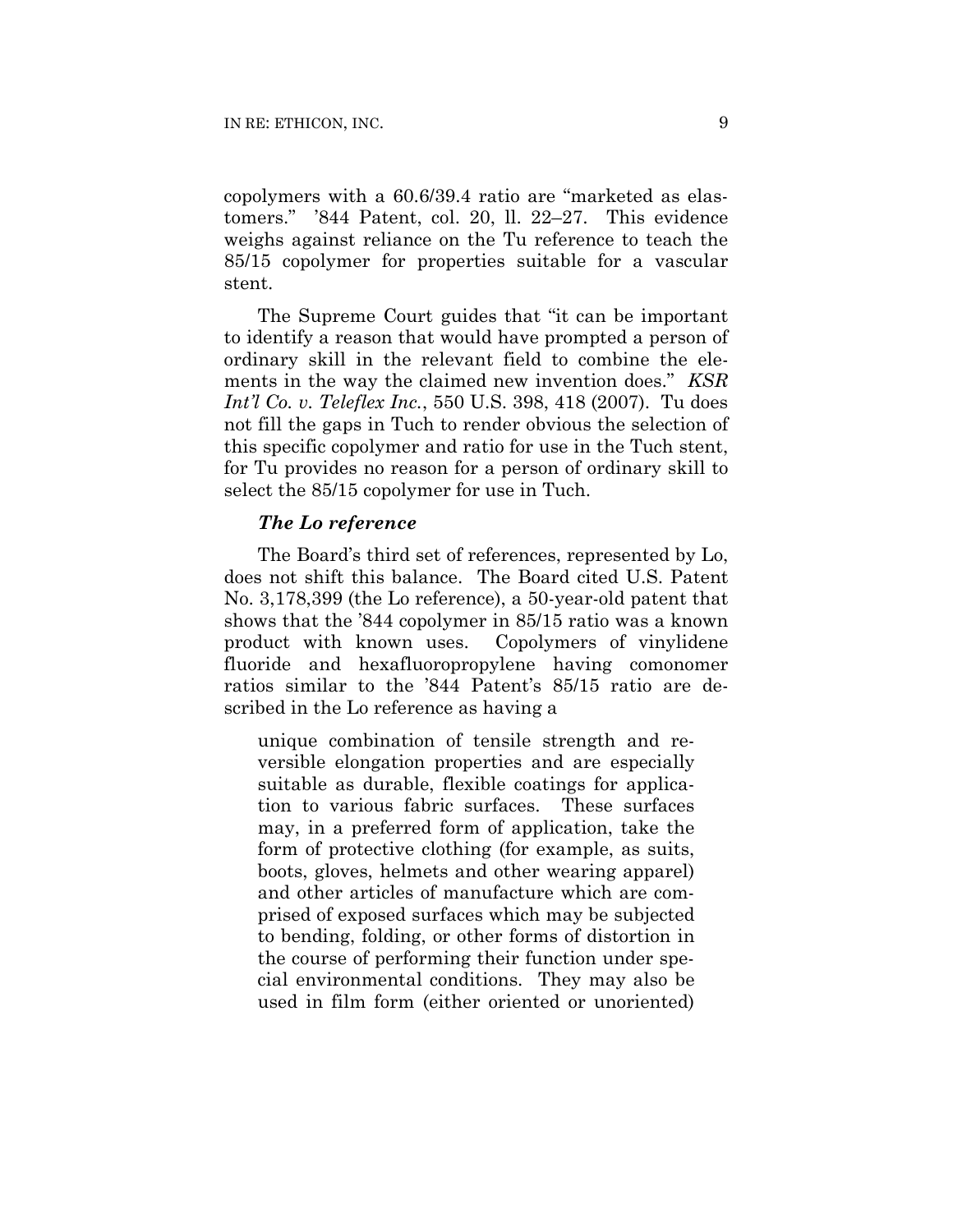e.g. in electrical tapes, magnetic recording tapes, etc., and as protective coatings on tanks, storage vessels and the like.

Lo, col. 10, ll. 27–39. None of these uses has any relation to a vascular stent or any biological application. However, from Lo's uses as boot and helmet coatings and electrical tapes, the Board stated that "Lo describes copolymers of vinylidene fluoride (VDF) and hexafluoropropylene (HFP) which have flexibility, elasticity, and extensibility," Board Op. at 5, and from this selection out of context the Board extracted obviousness of use in a drug-eluting vascular stent. Lo's range of uses of this known copolymer, undifferentiated as to monomer ratio and copolymer properties, does not fill the gaps in Tuch and Tu to suggest use for a drug-eluting vascular stent.

The Board erred in its analysis, collecting the elements of the '844 Patent's stent from assorted sources, and placing them in the template of the '844 claim. The only guide to this reconstruction is the '844 Patent itself. *See Interconnect Planning Corp. v. Feil*, 774 F.2d 1132, 1138 (Fed. Cir. 1985) ("The invention must be viewed not with the blueprint drawn by the inventor, but in the state of the art that existed at the time."). The Court has reinforced that "a patent composed of several elements is not proved obvious merely by demonstrating that each of its elements was independently known in the prior art." *KSR Int'l Co.,* 550 U.S. at 418–19. Neither the record nor the law supports the Board's conclusion that a person of ordinary skill would be motivated to select this Lo copolymer for use in a vascular stent.

## *The objective evidence*

The "secondary considerations" are part of the obviousness determination. *See Graham v. John Deere Co. of Kansas City,* 383 U.S. 1, 17–18 (1966) ("Such secondary considerations as commercial success, long felt but unsolved needs, failure of others, etc., might be utilized to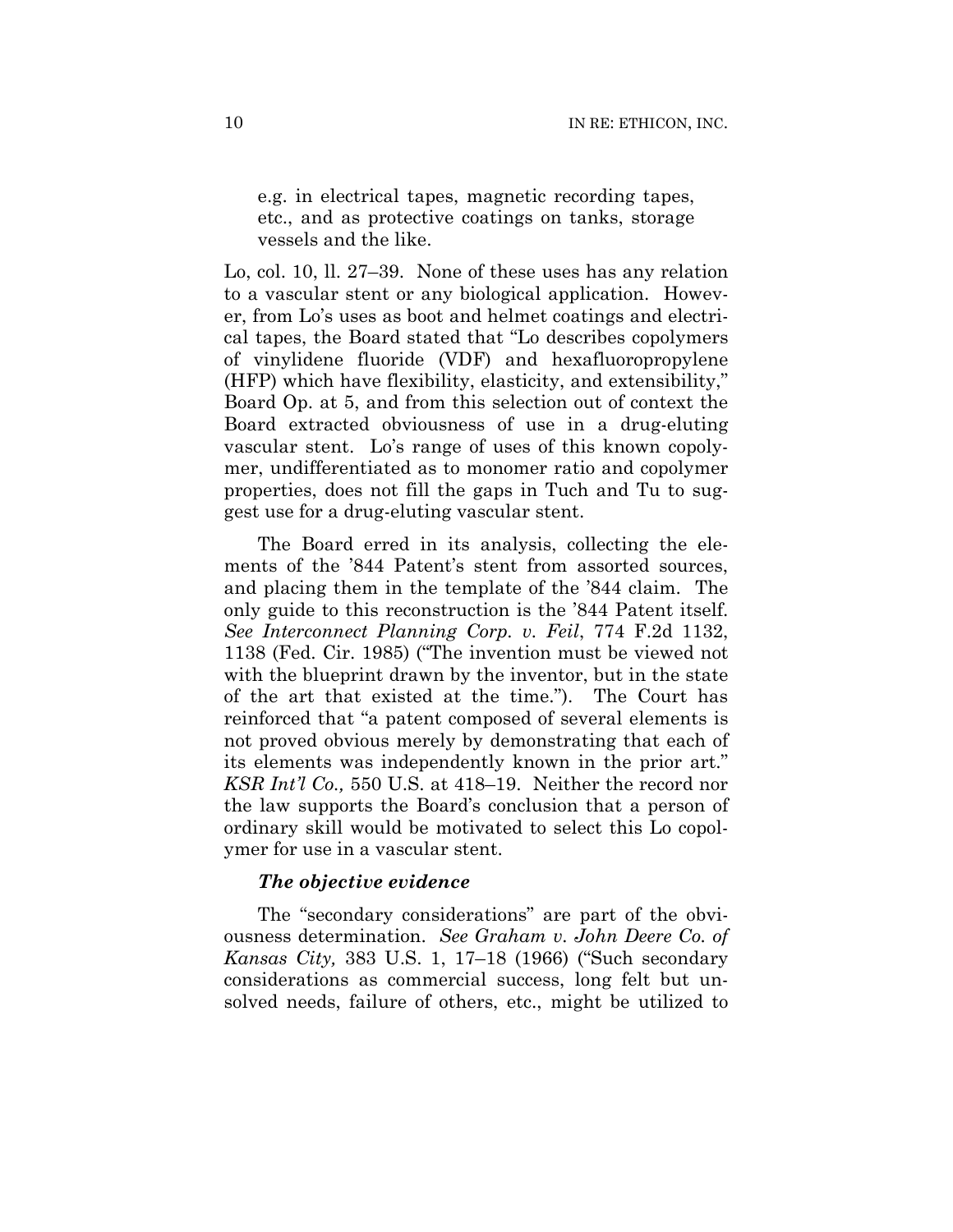give light to the circumstances surrounding the origin of the subject matter sought to be patented."); *W.L. Gore,* 721 F.2d at 1555 (objective evidence "should when present always be considered as an integral part of the analysis.").

The Board erred in declining to consider the evidence of copying, commercial success, and medical acclaim. Such evidence "may often be the most probative and cogent evidence in the record." *Stratoflex, Inc. v. Aeroquip Corp.*, 713 F.2d 1530, 1538 (Fed. Cir. 1983), for the objective evidence reflects the "temporal and technical perspective" of the invention. *Mintz v. Dietz & Watson, Inc.*, 679 F.3d 1372, 1378 (Fed. Cir. 2012).

This evidence must be considered along with the entirety of the evidence. *Stratoflex,* 713 F.2d at 1538–39 (objective evidence "is to be considered as part of all the evidence, not just when the decisionmaker remains in doubt after reviewing the art."); *In re Mageli*, 470 F.2d 1380, 1383 (C.C.P.A. 1973) ("[E]vidence bearing on the facts is never of 'no moment,' is always to be considered, and accorded whatever weight it may have."). The response of the marketplace, and copying by competitors, may evidence the improved technology and beneficial properties of an invention. Ethicon's expert Dr. Mikos described the advantages of the '844 Patent's stent over the available drug-eluting stents, and the apparently undisputed copying by the competitors who brought this *inter partes* reexamination. Mikos Decl. at 38–39. Dr. Mikos testified:

Data on file at Abbott Vascular and relied upon by Abbott in its FDA submissions shows that the PVDF-HFP coated Xience V stent is more thromboresistant (i.e., shows greater tendency to reduce thrombus formation) than other drug-eluting stent coatings.

Mikos Decl. at 39. He stated, "numerous clinicians have also emphasized that the PVDF-HFP polymer used in the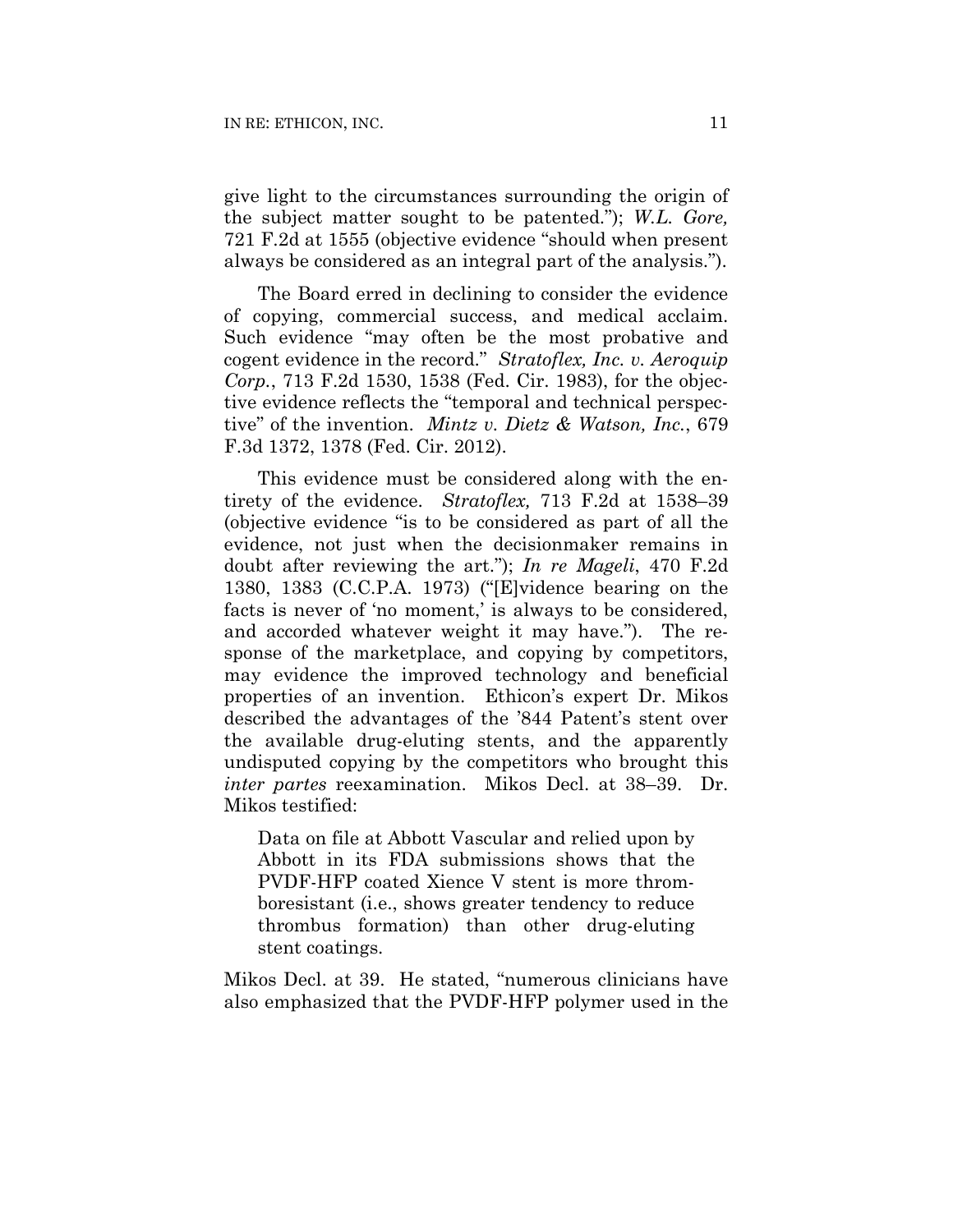Xience V stent shows unexpectedly less inflammation." *Id.*

The Board declined to consider the evidence of superior properties and commercial success, stating:

This evidence is not persuasive since it does not establish that the reduction in inflammation observed with Xience V is in comparison with the closest prior art as required under *Baxter*, 952 F.2d at 392. Rather, it appears the news articles are reporting that Xience's polymer is less inflammatory than the polymers on existing stents.

#### Board Op. at 14.

The Board did not identify what it deemed to be an acceptable prior art comparison, except to state that "Patent Owner has not provided sufficient testimony that this reduced inflammation would have been unexpected by one of ordinary skill in the art in comparison to the polymers described in Tuch, for example, which teaches stents with polymer coatings, including a homopolymer of VDF (Tuch6)." Board Op. at 14. The Board did not mention the comparative data in the '844 Patent, which compared the 85/15 copolymer with stents coated with the polyvinylidene fluoride (VDF) homopolymer. '844 Patent, col. 19, ll. 22–48. The data in the specification showed that the polyvinylidene fluoride homopolymer "adhered poorly to the stent and flaked off, indicating they were too brittle" when dried at the low temperatures required by the '844 Patent. '844 Patent, col. 19, ll. 36–41.

The '844 Patent also included comparative data with copolymers of vinylidene fluoride and hexafluoropropylene in 92/8 and 91/9 weight percent ratios, and showed the superior results obtained with the 85/15 ratio. '844 Patent, col. 19, ll. 24–28, 36–41. The '844 Patent also compared the 85/15 copolymer with copolymers having a 60.6/39.4 ratio, which were "marketed as elastomers."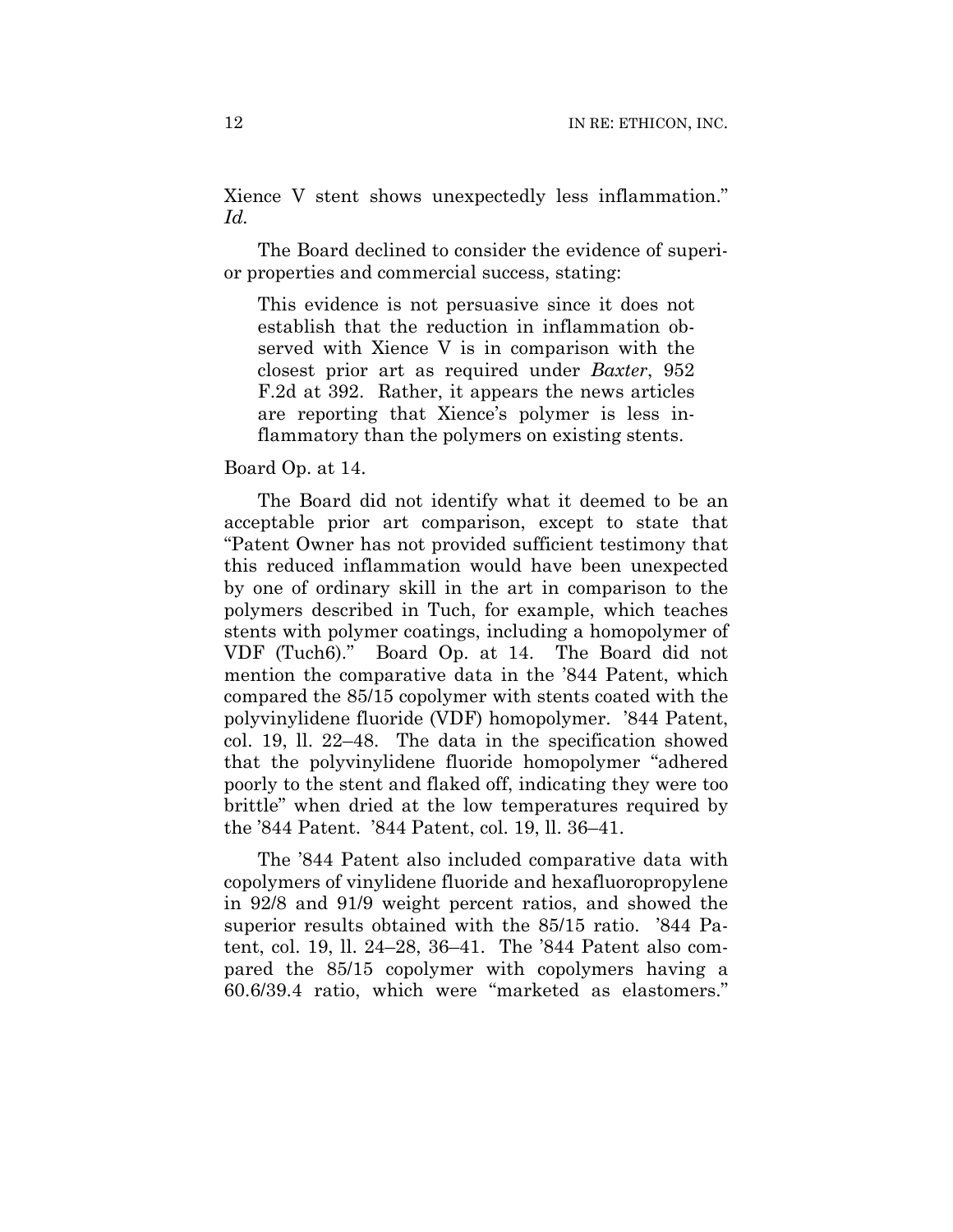'844 Patent, col. 20, ll. 22–24. Those copolymers, when mixed with rapamycin and dried at the claimed temperature, produced "a white film, indicating phase separation of the drug and the polymer." '844 Patent, col. 20, ll. 55– 60. In contrast, with the 85/15 copolymer "a clear coating, indicating a solid solution of the drug in the polymer, is obtained." '844 Patent, col. 20, ll. 53–55. Additional comparative data in the '844 Patent showed differences in the fraction of drug released over time between the claimed 85/15 copolymer and the 60.6/39.4 copolymer of vinylidene fluoride and hexafluoropropylene without a topcoat. '844 Patent, Figs. 3 and 5; col. 21, ll. 9–24.

These comparisons are evidence of unpredicted results. "Consistent with the rule that all evidence of nonobviousness must be considered when assessing patentability, the PTO must consider comparative data in the specification in determining whether the claimed invention provides unexpected results." *In re Soni*, 54 F.3d 746, 750 (Fed. Cir. 1995). The Board's refusal to consider this evidence, instead criticizing the "absence" of comparisons with some undefined prior art, is untenable.

# **SUMMARY**

The references cited by the Board provide no teaching or suggestion or motivation to select the specific copolymer and ratio of the claimed '844 Patent's vascular stent, and no basis for expecting that this composition would produce the advantageous properties that are obtained. The Tuch list of stent materials does not lead to selecting the omitted copolymer of 85% vinylidene fluoride and 15% hexafluoropropylene. The Tu multi-layered fabric for medical grafts does not fill this gap in Tuch. And Lo, if anything, leads away from the '844 Patent, for the Lo products are not analogous to vascular stents. No combination of references suggests utilization of the '844 Patent's copolymer in drug-eluting vascular stents.